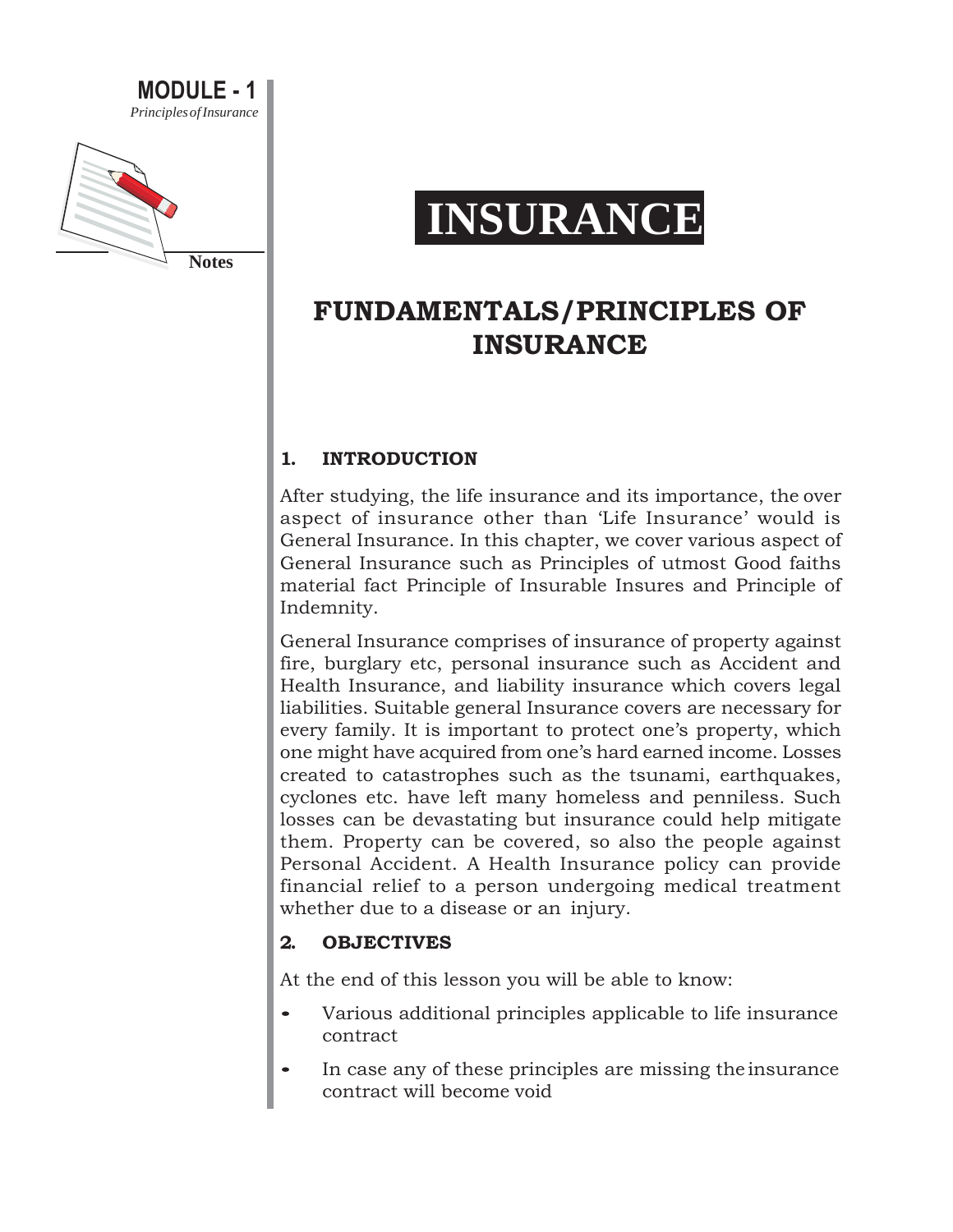#### **3. PRINCIPLES OF UTMOST GOOD FAITH**

Both the parties to a commercial contract are by law required to observe good faith. Let us say that you go to a shop to buy an electrical appliance. You simply will not enter, pay and pick up any sample piece but will check two, three or even more pieces. You may be even ask the shopkeeper to give a demonstration to ensure that it is in working condition and also ask several questions to satisfy yourself about what you are buying. Then when you go home you find it does not work or is not what you were looking for exactly so you decide to return the item but the shopkeeper may well refuse to take it back saying that before purchasing you had satisfied yourself; and he is possibly right. The common law principle "Caveat Emptor" or let the buyer beware is applicable to commercial contracts and the buyer must satisfy himself that the contract is good because he has no legal redress later on if he has made a bad bargain. The seller cannot misrepresent the item he has sold or deceive the buyer by giving wrong or misleading information but he is under no obligation to disclose all the information to the buyer and only selective information in reply to the buyers queries is required to be given. But in Insurance contracts the principles of "Uberrima fides" i.e. of Utmost Good Faith is observed and simple good faith is not enough. Why this difference in Insurance contracts?

Firstly, in Insurance contracts the seller is the insurer and he has no knowledge about the property to be insured. The proposer on the other hand knows or is supposed to know everything about the property. The condition is reverse of ordinary commercial contracts and the seller is entirely dependent upon the buyer to provide the information about the property and hence the need for Utmost Good Faith on the part of the proposer.

It may be said here that the insurer has the option of getting the subject matter of Insurance examined before covering the risk. This is true that he can conduct an examination in the case of a property being insured for fire risk or of getting a medical examination done in the case of a health policy. But even then there will be facts which only the insured can know e.g., the history of Insurance of the property whether it has been refused earlier for Insurance by another company or whether it is also already insured with another company and the previous claim experience. Similarly a medical examination

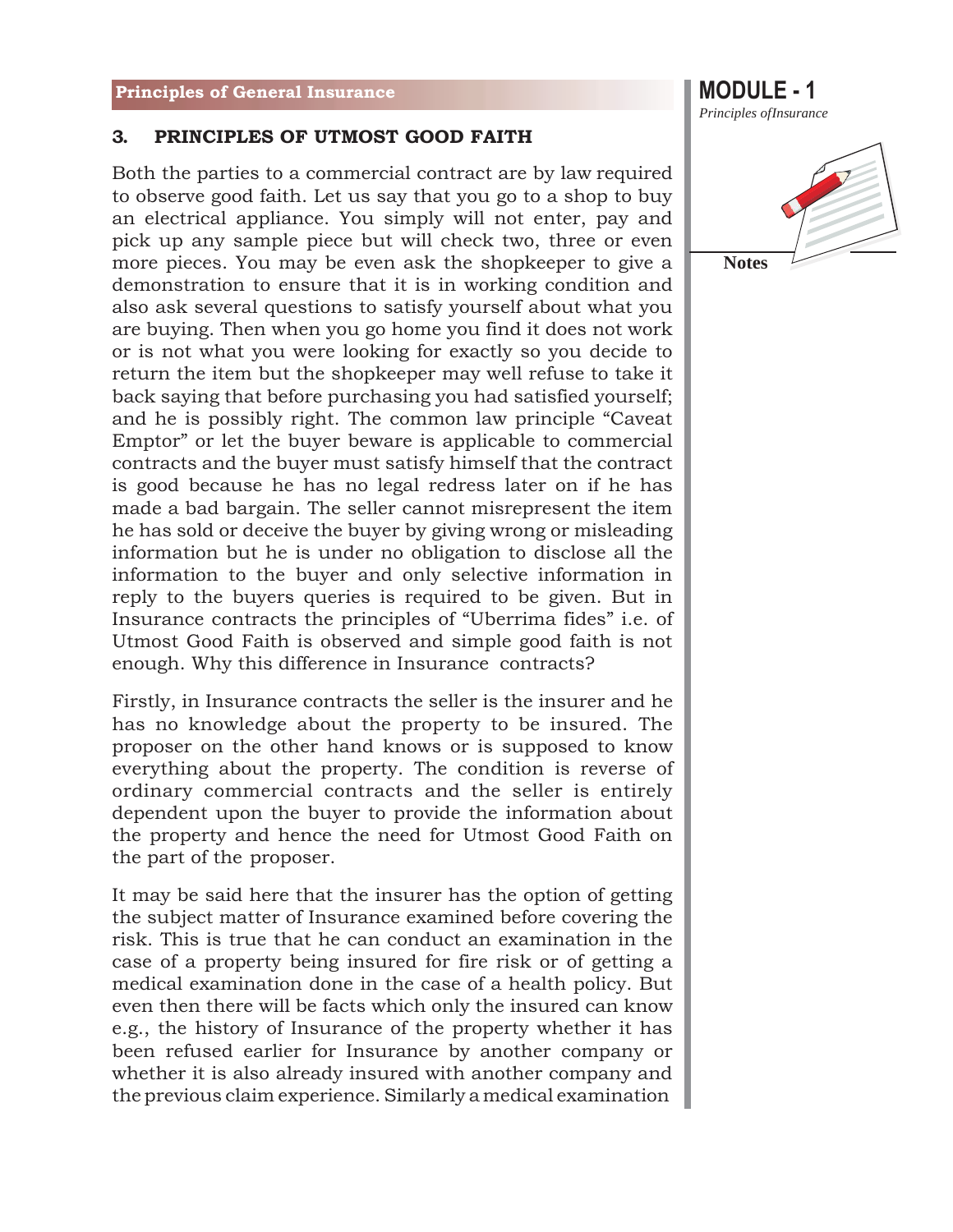



**Notes**

may not reveal the previous history i.e. details of past illness, accidents etc. Therefore Insurance contracts insist on the practice of Utmost Good Faith on the part of the Insured.

Secondly, Insurance is an intangible product. It cannot be seen or felt. It is simply a promise on the part of Insurer to make good the loss incurred by the Insured if and when it occurs.

Thus the Insurer is also obliged to practice Utmost Good Faith in his dealings with the Insured. He cannot and should not make false promises during negotiations.

He should not withhold information from the Insured such as the discounts available for good features e.g., fire extinguishing Appliances discount in fire policies or that Earthquake risk is not covered under the standard fire policy but can be covered on payment of additional premium.

In the recent Earthquake disaster in Gujarat a number of Insured failed to get any relief from Insurance Companies as Earthquake risk was not covered.

Utmost Good Faith can be defined as "A positive duty to voluntarily disclose, accurately and fully all facts material to the risk being proposed whether requested for or not".

In Insurance contracts Utmost Good Faith means that "each party to the proposed contract is legally obliged to disclose to the other all information which can influence the others decision to enter the contract".

The following can be inferred from the above two definitions:

- (1) Each party is required to tell the other, the truth, the whole truth and nothing but the truth.
- (2) Unlike normal contract such an obligation is not limited to any questions asked and
- (3) Failure to reveal information even if not asked for gives the aggrieved party the right to regard the contract as void.

How is this duty of Utmost Good Faith to be practiced? And what are the facts that the proposer has to disclose? The answer to both the question is simply the proposer must disclose to the insurer all material facts in respect of the subject matter of Insurance.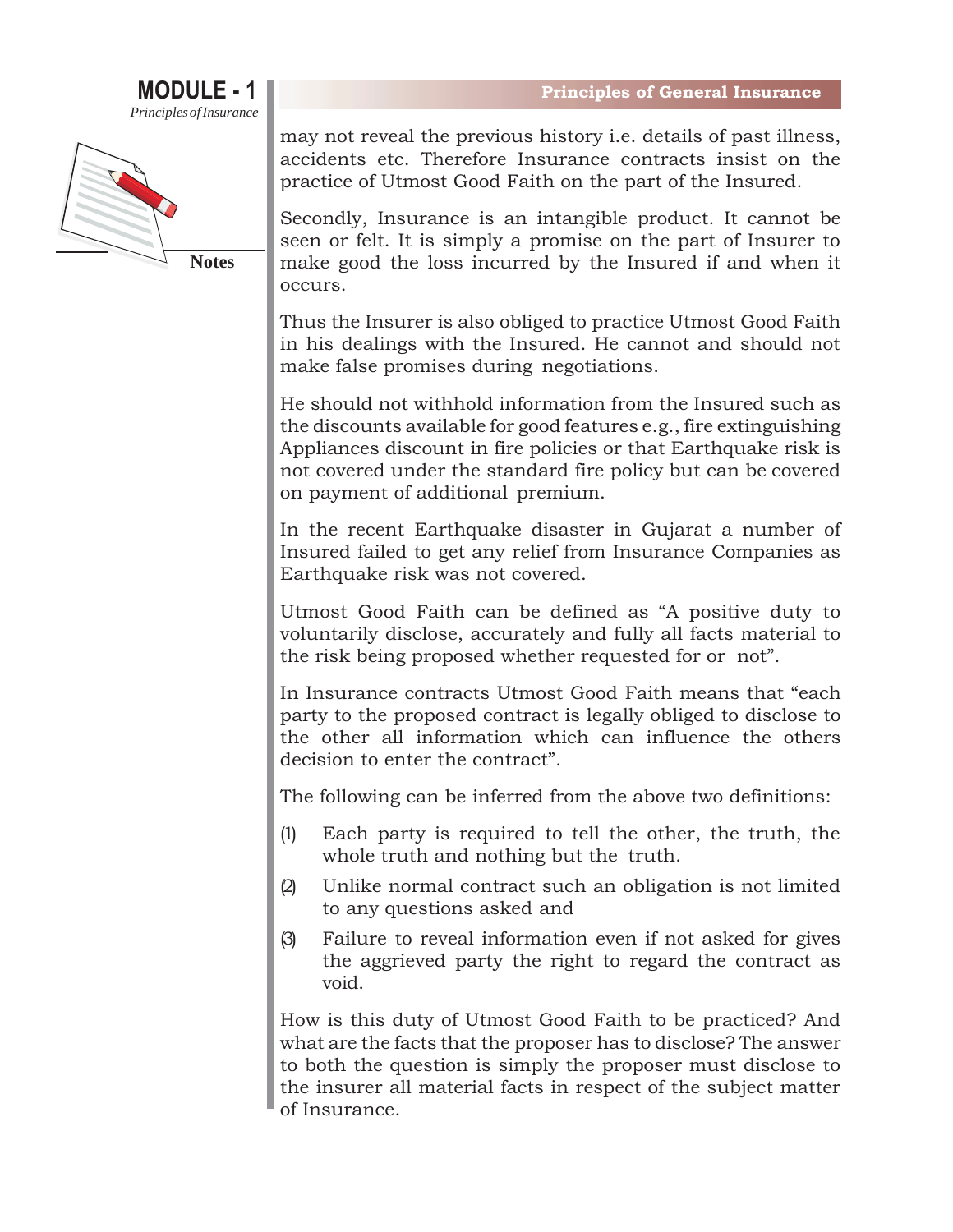#### **4. WHAT IS A MATERIAL FACT?**

Material fact is every circumstance or information, which would influence the judgement of a prudent insurer in assessing the risk.

*Or*

Those circumstances which influence the insurer decision to accept or refuse the risk or which effect the fixing of the premium or the terms and conditions of the contract must be disclosed.

#### **5. FACTS, WHICH MUST BE DISCLOSED**

- i. Facts, which show that a risk represents a greater exposure than would be expected from its nature e.g., the fact that a part of the building is being used for storage of inflammable materials.
- ii. External factors that make the risk greater than normal e.g. the building is located next to a warehouse storing explosive material.
- iii. Facts, which would make the amount of loss greater than that normally expected e.g. there is no segregation of hazardous goods from non-hazardous goods in the storage facility.
- iv. History of Insurance (a) Details of previous losses and claims (b) if any other Insurance Company has earlier declined to insure the property and the special condition imposed by the other insurers; if any.
- v. The existence of other insurances
- vi. Full facts relating to the description of the subject matter of Insurance

Some examples of Material facts are

(a) **In Fire Insurance:** The construction of the building, the nature of its use i.e. whether it is of concrete or Kucha having thatched roofing and whether it is being used for residential purposes or as a godown, whether fire fighting equipment is available or not.

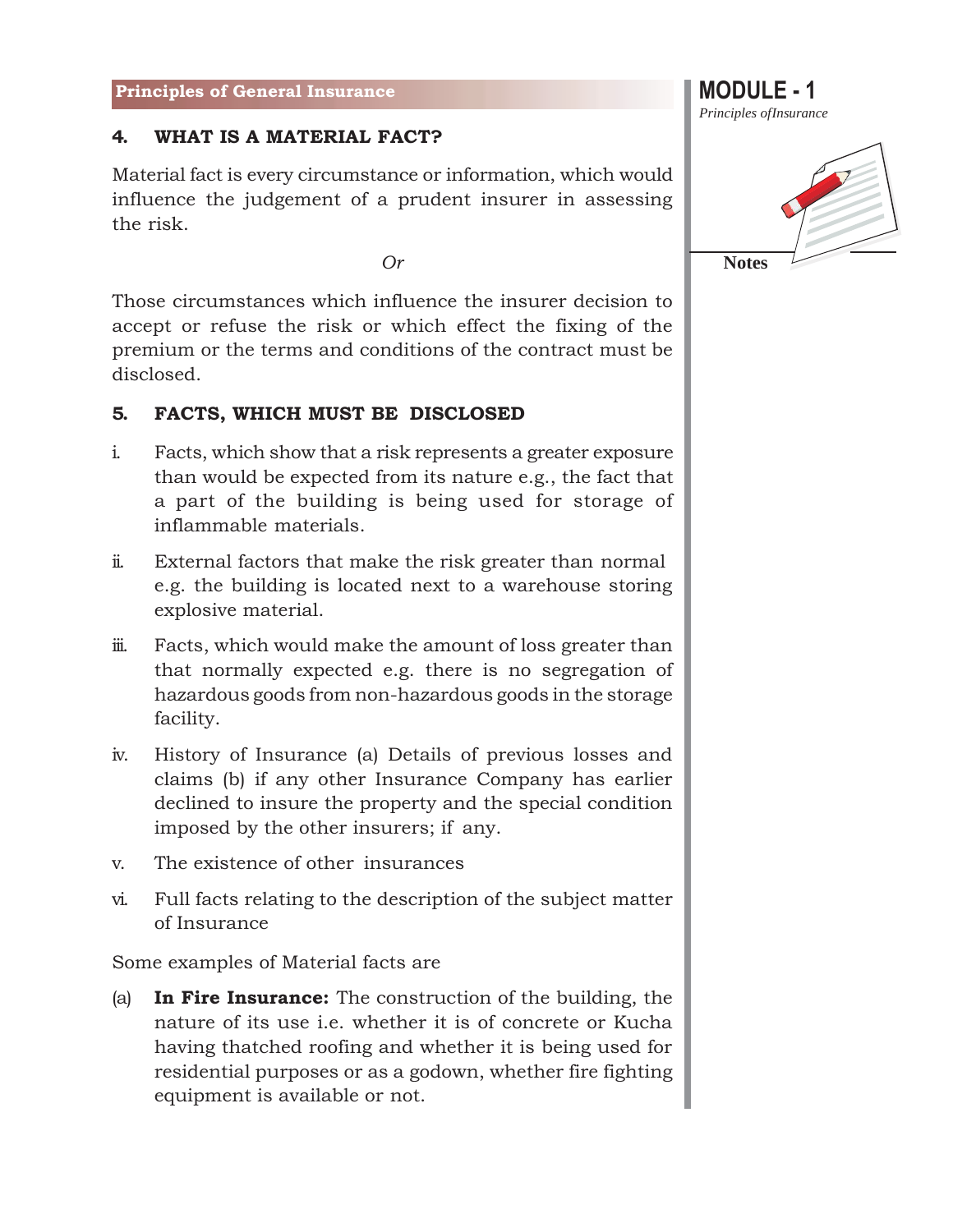



- (b) **In Motor Insurance:** The type of vehicle, the purpose of its use, its age (Model), Cubic capacity and the fact that the driver has a consistently bad driving record.
- (c) **In Marine Insurance:** Type of packing, mode of carriage, name of carrier, nature of goods, the route.
- (d) **In Personal Accident Insurance:** Age, height, weight, occupation, previous medical history if it is likely to increase the choice of an accident, Bad habits such as drinking etc.
- (e) **Burglary Insurance:** Nature of stock, value of stock, type of security precautions taken.

As mentioned this is not an exhaustive list but only a few examples.

Details of previous losses is a material fact which is relevant to all policies.

### **6. FACTS, WHICH NEED NOT BE DISCLOSED**

- a. **Facts of Law:** Every one is deemed to know the law. Overloading of goods carrying vehicles is legally banned. The transporter can not take excuse that he was not aware of this provision.
- b. **Facts which lessen the Risk:** The existence of a good fire fighting system in the building.
- c. **Facts of Common Knowledge:** The insurer is expected to know the areas of strife and areas susceptible to riots and of the process followed in a particular trade or Industry.
- d. **Facts which could be reasonably discovered:** For e.g. the previous history of claims which the Insurer is supposed to have in his record.
- e. **Facts which the insurers representative fails to notice:**  In burglary and fire Insurance it is often the practice of Insurance companies to depute surveyors to inspect the premises and in case the surveyor fails to notice hazardous features and provided the details are not withheld by the Insured or concealed by him them the Insured cannot be penalized.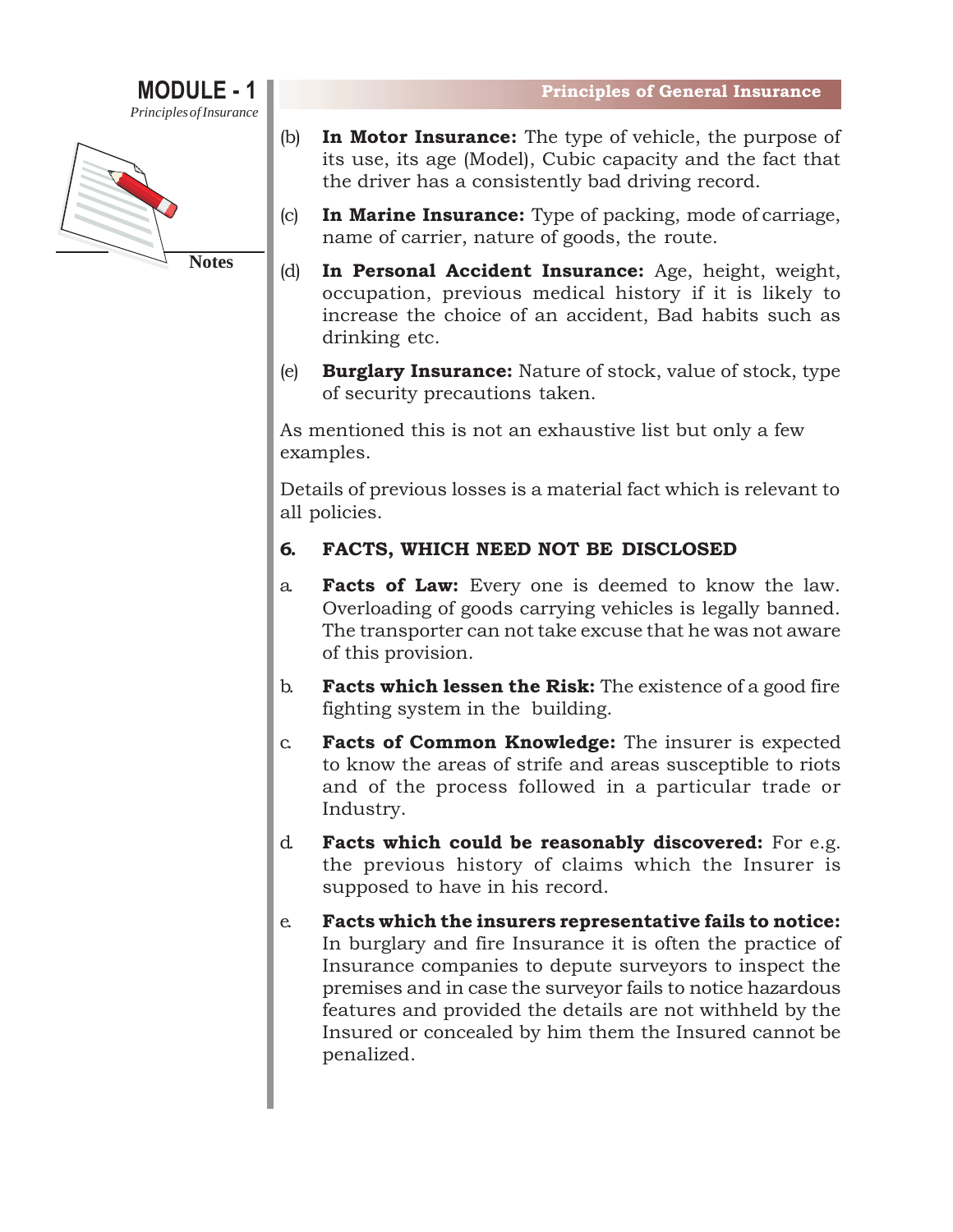f. **Facts covered by policy condition:** Warranties applied to Insurance polices i.e. there is a warranty that a watchman be deployed during night hours then this circumstance need not be disclosed.

#### **Duration of Duty of Disclosure**

The duty of disclosure remains in force through out the entire negotiation stage and till the contract is finalized. Once the contract is finalized than the contract is subject to ordinary simple good faith.

However when an alteration is to be made in an existing contract then this duty of full disclosure recovers in respect of the proposed alteration.

The duty of disclosure also revives at the time of renewal of contract since legally renewal is regarded as a fresh contract.

**For example:** a landlord at the time of proposal has disclosed that the building is rented out and is being used as an office. If during the continuation of the policy the tenants vacate the building and the landlord subsequently rents it out to a person using it as a godown then he is required to disclose this fact to the Insurer as this is a change in material facts and effects the risks.

(*Note:* Please note that in long term Insurance Business the Insurer is obliged to accept the renewal premium if the Insured wishes to continue the contract and there is no duty of disclosure operating at the time of renewal. Normally Insurer arranges inspection on each renewal.)

#### **7. BREACHES OF UTMOST GOOD FAITH**

Breaches of Utmost Good Faith occur in either of 2 ways.

- (1) **Misrepresentation,** which again may be either innocent or intentional. If intentional then they are fraudulent
- (2) **Non-Disclosure,** which may be innocent or fraudulent. If fraudulent then it is called concealment.

It is important to distinguish between the two: Misrepresentation and Non-Disclosure

*Principles ofInsurance*



**Notes**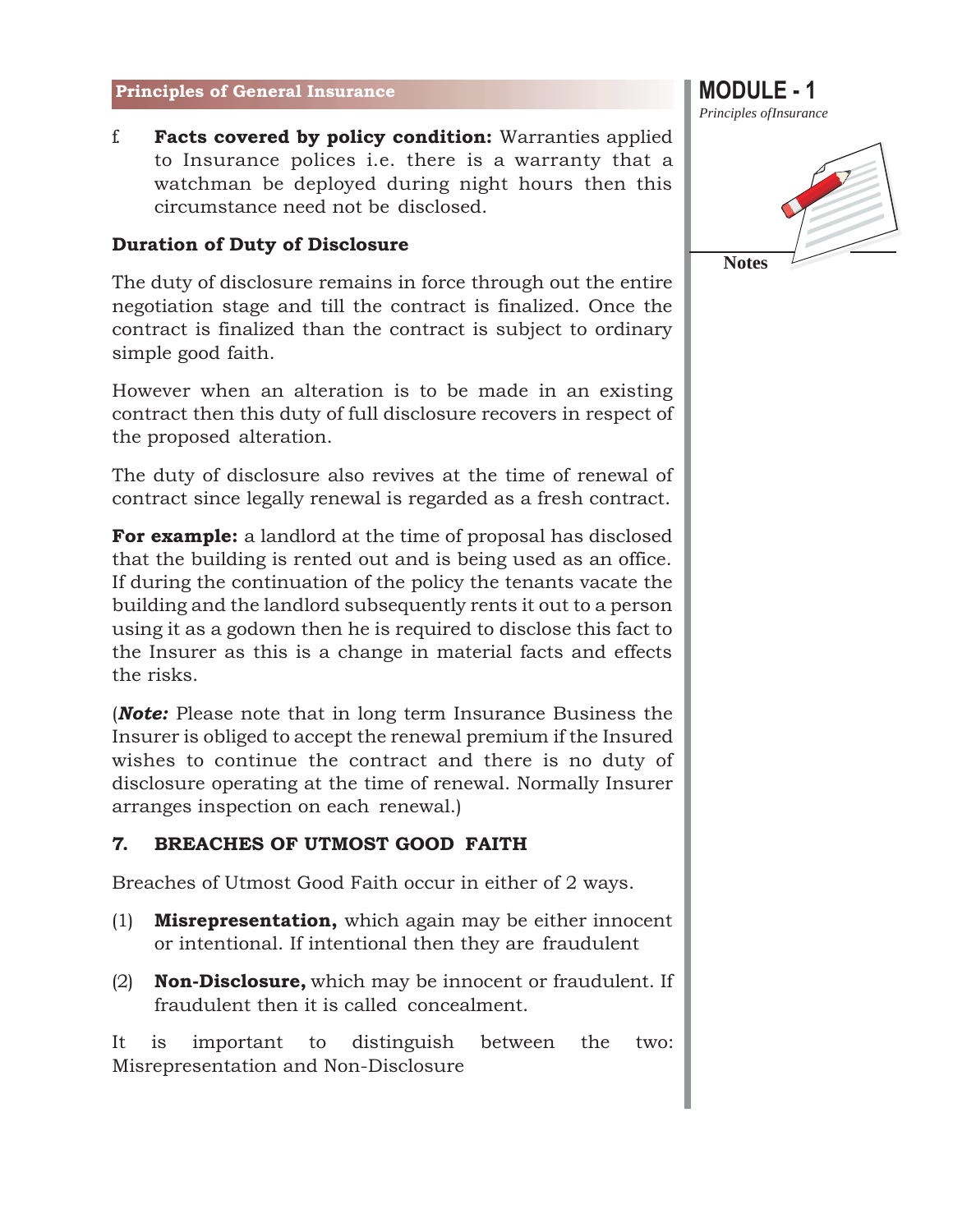

#### **Misrepresentation :**

#### **Innocent :**

This occurs when a person states a fact in the belief or expectation that it is right but it turns out to be wrong. While taking out a Marine Insurance Policy the owner states that the ship will leave on a specific date but in fact the ship leaves on a different date.

**Intentional :** Deliberate misrepresentation arises when the proposer intentionally distorts the known information to defraud the insurer. The selfish objective is somehow to enter the contract or to get a reduction in the premium e.g., If an applicant for motor Insurance stated that no one under 18 would drive the vehicle when in fact his 17 years old son drives frequently. Such a misrepresentation would be material as it would effect the decision of the insurer.

#### **Non-Disclosure**

**Innocent :** This arises when a person is not aware of the facts or when even though being aware of fact does not appreciate its significance e.g.

A proposer at the time of effecting the contract has undetected cancer therefore does not disclose it or

A proposer had suffered from Rheumatic fever in his childhood but he does not disclose this not knowing that people who have this are susceptible to heart diseases at a later age.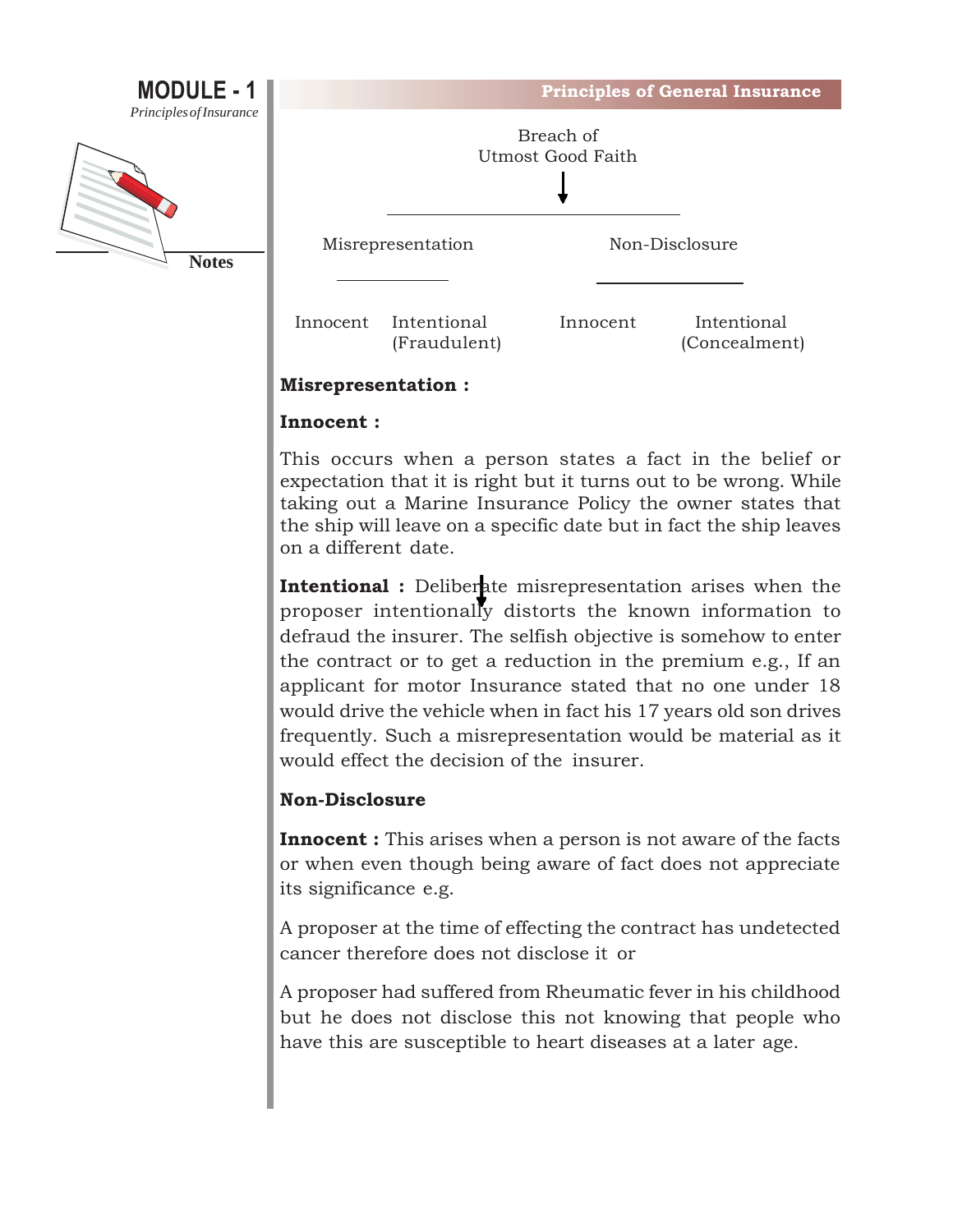**Deliberate :** This is done with a deliberate intention to defraud the insurer entering into a contract, which he would not have done had he been aware of that fact.

A proposer for fire Insurance hides the fact knowingly by not disclosing that he has an outhouse next to his building, which is used as a store for highly inflammable material.

#### **How To Deal With Breaches**

How breaches are dealt with depends upon whether the breaches are

- (1) Innocent
- (2) Deliberate
- (3) Material to the risk
- (4) Immaterial to the risk

When Breach of Utmost Good Faith occurs the aggrieved party gets the right to avoid the contract. The contract does not become automatically void and it must decide on the course to be taken. The options available are on case-to-case basis like: -

- 1) The contract becomes void from the very beginning if deliberate misrepresentation or non-disclosure is resorted to with the intention of misleading the insurer to enter into a contract.
- 2) To consider the contract void, the bereaved party, must notify the offending party that breach has been noticed and as per the conditions of the contract he is no longer governed with the terms of the contract agreed upon in covering the risk. In case the breach is discovered at the time of claim he will refuse to honour his promise and will not pay the claim. This again occurs when there has been a deliberate breach.
- 3) When the breach is innocent but it is material to the fact then the insurer may impose a penalty in the form of additional Premium.
- 4) Where the breach is found to be innocent and is not

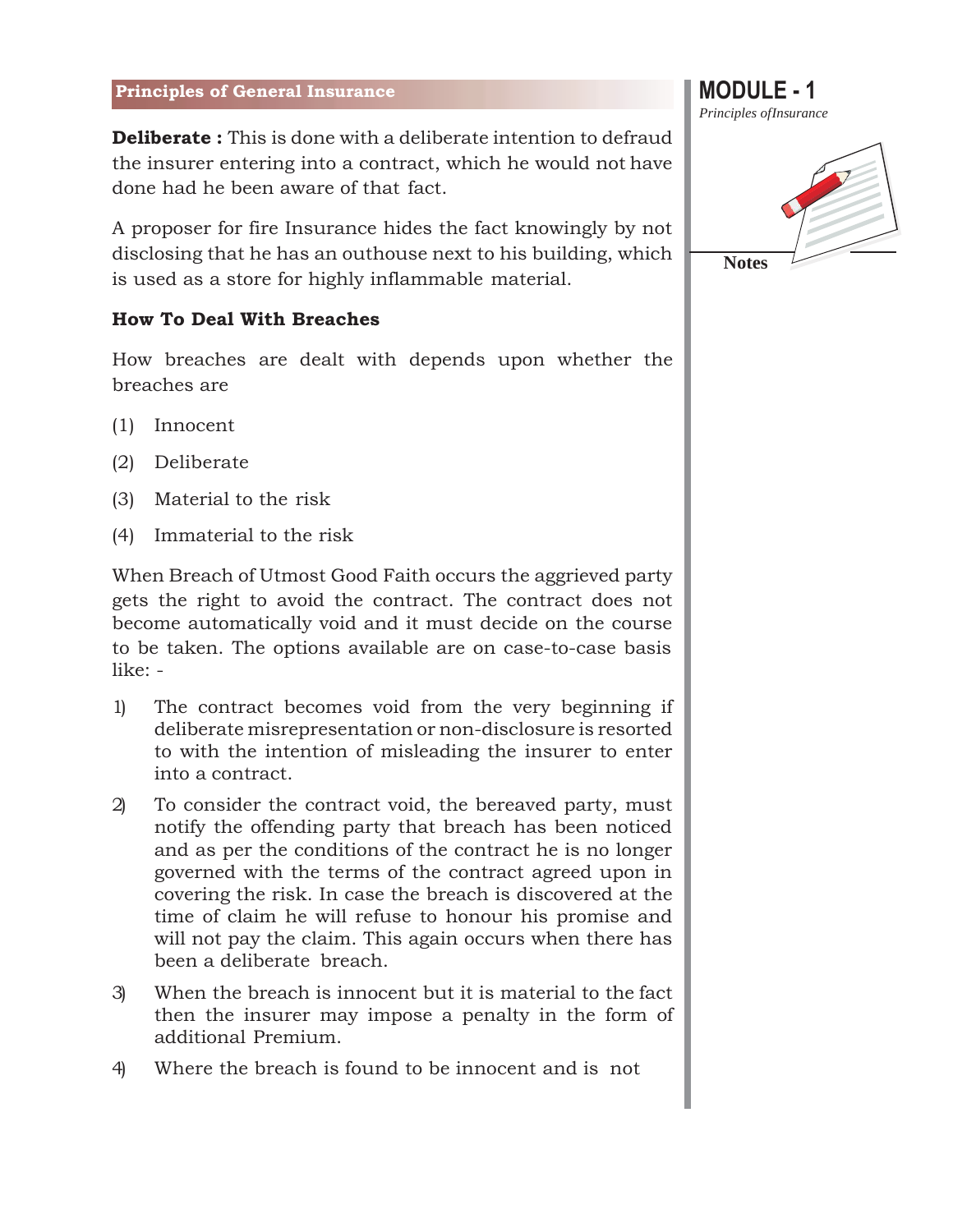



material the insurer can choose to ignore the breach or waive off the breach.

#### **8. PRINCIPLE OF INSURABLE INTEREST**

One of the essential ingredients of an Insurance contract is that the insured must have an insurable interest in the subject matter of the contract. Insurance without insurable interest would be a mere wager and as such unenforceable in the eyes of law.

The subject matter of the Insurance contract may be a property, or an event that may create a liability but it is not the property or the potential liability which is insured but it is the pecuniary interest of the insured in that property or liability which is insured.

The concept is the basis of the doctrine of insurable interest and was cleared in the case of Castellain v/s Priston in 1883 as follows.

"What is it that is insured in a fire policy? Not the bricks and materials used in building the house but the interest of the Insured in the subject matter of Insurance."

The subject matter of the contract is the name given to the financial interest, which a person has in the subject matter and it is this interest, which is insured.

#### **Insurable Interest is defined as**

"The legal right to insure arising out of a financial relationship recognized under the law between the insured and the subject matter of Insurance".

There are four essential components of Insurable Interests

- 1) There must be some property, right, interest, life, limb or potential liability capable of being insured.
- 2) Any of these above i.e. property, right, interest etc. must be the subject matter of Insurance.
- 3) The insured must stand in a formal or legal relationship with the subject matter of the Insurance. Whereby he benefits from its safety, well-being or freedom from liability and would be adversely affected by its loss, damage existence of liability.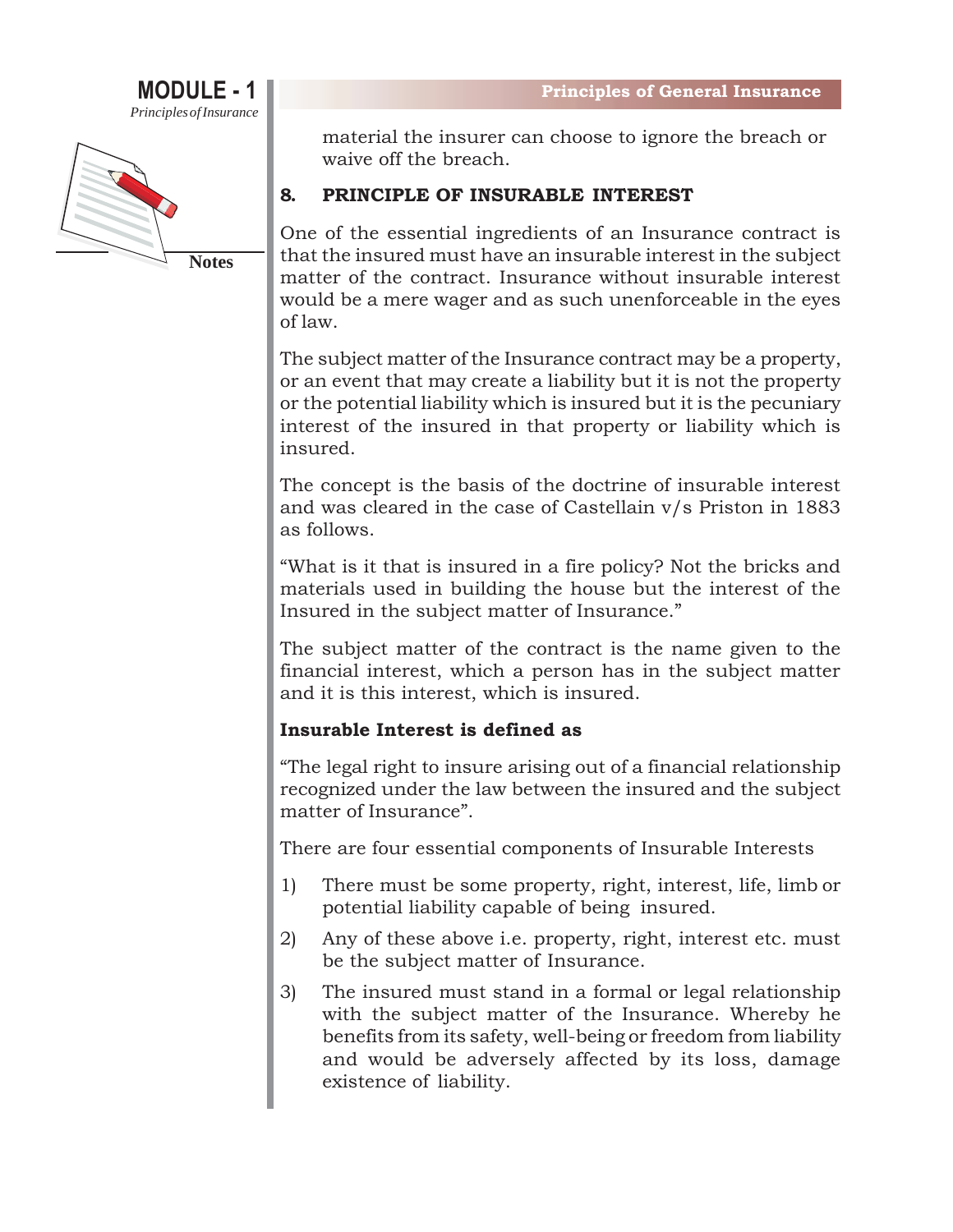4) The relationship between the insured and the subject matter must be recognized by law.

#### **9. HOW IS INSURABLE INTEREST CREATED**

There are a number of ways by which Insurable Interest arises or is restricted.

- (a) **By Common Law:** Cases where the essential elements are automatically present can be described as Insurable Interest having arisen by common law. Ownership of a building, car etc, gives the owner the right to insure the property.
- (b) **By Contract:** In some cases a person will agree to be liable for something which he would not be ordinarily for. A lease deed for a house for example may make the tenant responsible for the repair and maintenance of the building. Such a contract places the tenant in a legally recognized relationship with the house or the potential liability and this gives him the insurable interest.
- (c) **By Statute:** Sometimes an Act of the Parliament may create an insurable interest by granting some benefit or imposing a duty and at times removing a liability may restrict the Insurable Interest.

Insurable Interest is applicable in the Insurance of property, life and liability.

In case of property Insurance, insurable interest arises out of ownership where the owner is the insured but it can arise due to other situations & financial interests which gives a person who is not an owner, insurable interest in the property and some of the situations are listed below.

#### **(i) Mortgagee and Mortgagers:**

The practice of Mortgage is common in the area of house & vehicle purchase. The mortgagee is the lender normally a bank or a financial institution, and the mortgager is the purchaser. Both have an insurable interest; The mortgager because he is the owner and the mortgagee as a creditor with insurable interest limited to the extent of the loan.

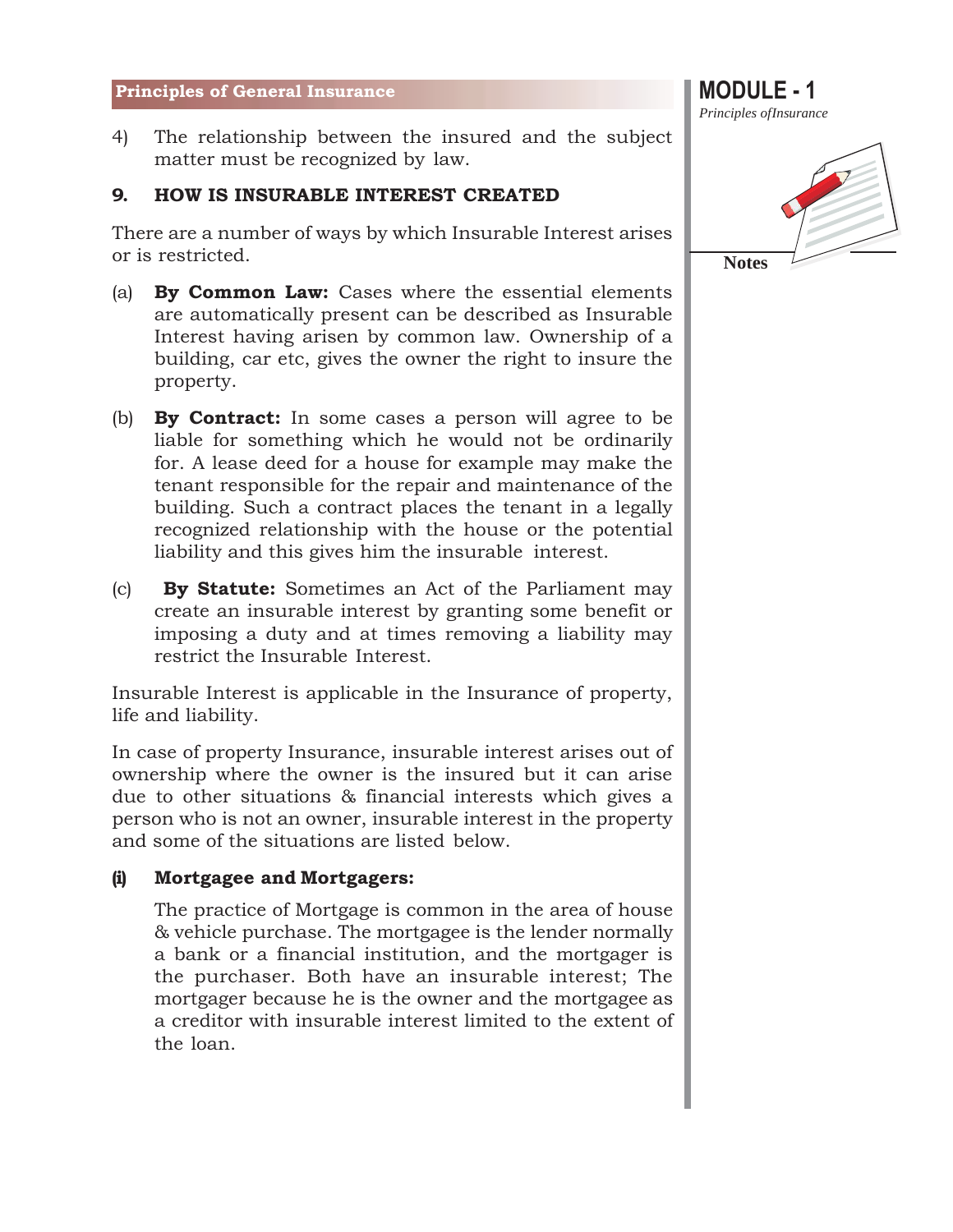# **MODULE - 1**

*PrinciplesofInsurance*



#### **(ii) Bailee:**

Bailee is person legally holding the goods of another, may be for payment or other reason. Motors garages and watch repairers have a responsibility to take care of the items in their custody and this gives them an insurable interest even though he is not owner.

#### **(iii) Trustees:**

They are legally responsible for the property under their charge and it is this responsibility which gives rise to insurable interest.

#### **(iv) Part Ownership:**

Even though a person may have only part interest in a property he can insure the entire property. He shall be treated as a trustee or the co-owners; and in the event of a claim he will hold the money received by him in excess of his financial interest in trust for the others.

#### **(v) Agents:**

When the principal has an insurable interest then his agent can insure the property.

#### **(vi) Husband & Wife:**

Each has unlimited interest in each others life and hence they have an insurable interest in each others property.

These parties can insure each others lives as they stand to lose in the event of death of any of them.

#### **(vii) Creditor:**

Similarly a creditor may lose financially if a debtor dies before paying the loan so the creditor gets an Insurable Interest in the life of the debtor to the extent of the loan amount.

#### **(viii) Liability:**

In Liability Insurance a person has insurable interest to the extent of any potential liability which may be incurred due to damages and other costs. It is not possible to foretell how much liability or how often a person may incur liability and in what form or shape it arises. In this way Insurable Interest in Liability Insurance is different than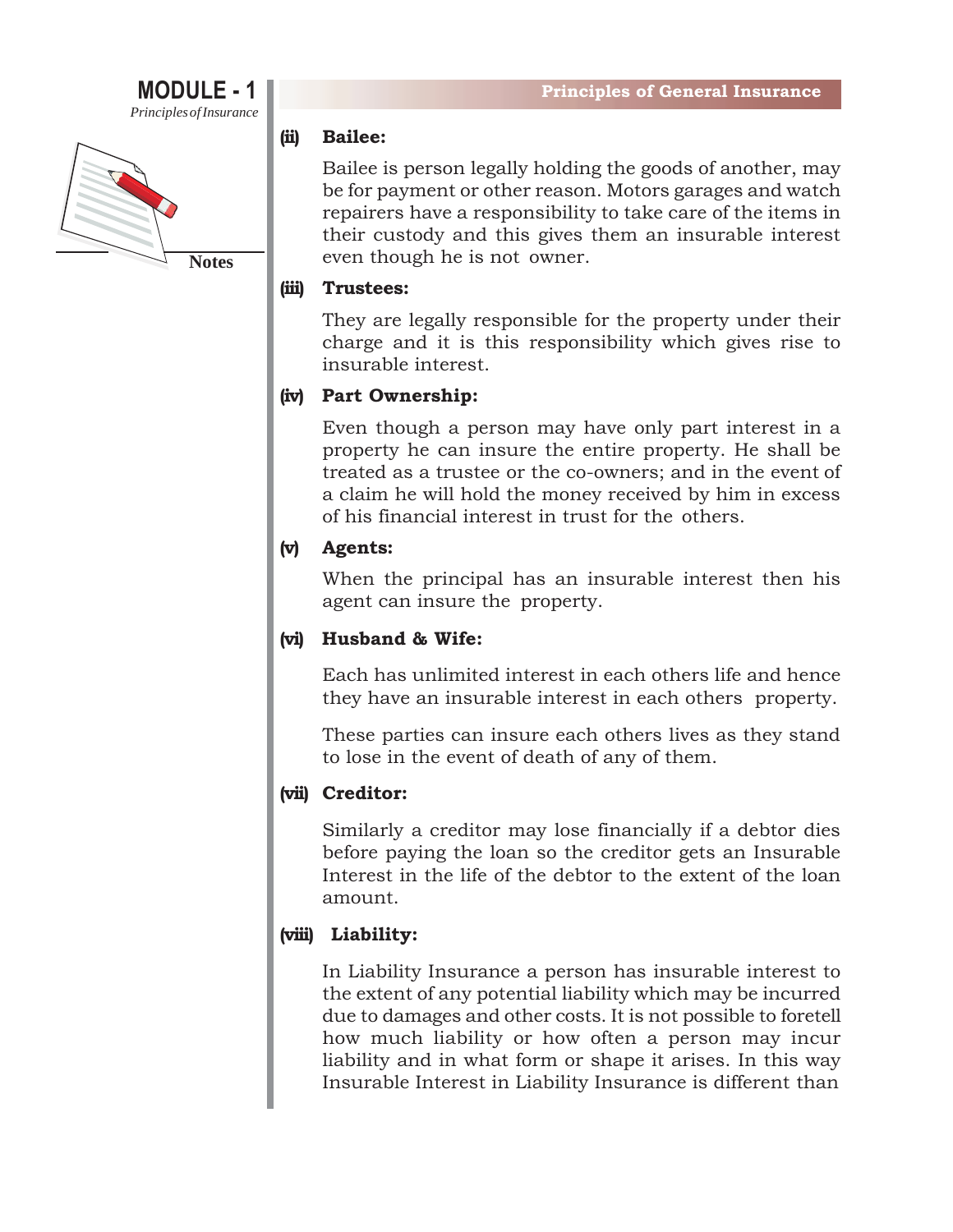Insurable Interest in life & property - where it is possible to predetermine the extent of Insurable Interest.

Therefore in liability assurance the insured is asked to choose the amount of sum insured as the maximum figure that he estimates is ever likely to be required to settle the liability claims.

#### **10. WHEN SHOULD INSURABLE INTEREST EXIST**

- (i) **In Life Insurance** Insurable Interest must exist at the time of inception of Insurance and it is not required at the time of claim
- (ii) **In Marine Insurance** Insurable Interest must exist at the time of loss / claim and it is not required at the time of inception.
- (iii) **In Property and other Insurance** Insurable Interest must exist at the time of inception as well as at the time of loss/ claims.

#### **Other Salient Features of Insurable Interest**

- (i) **Insurable Interest of Insurers** Once the Insurers have accepted the liability they derive an insurable interest, which arises from that liability thus they are free to insure a part or whole of the risk with another insurer. This is done by reinsurance.
- $\phi$  **Legally Enforceable** The Insurable Interest must be legally enforceable. The mere expectation that one may acquire insurable interest in the future is not sufficient to create insurable interest.
- $\hat{u}$  **Possession** Lawful possession of property together with its responsibility creates an insurable interest
- (iv) **Criminal Acts** A person cannot avail benefits from Insurance to cover penalties because of a criminal act but Insurance to take care of civil consequences arising out of his criminal act can be done. This is applicable in the case of motor Insurance where a driver found guilty of an offence which is involved in an accident receives the claim for damage to his own car and also liability incurred due to damage to another's property but he shall not be insured for the amount of penalty that was imposed for his offense.



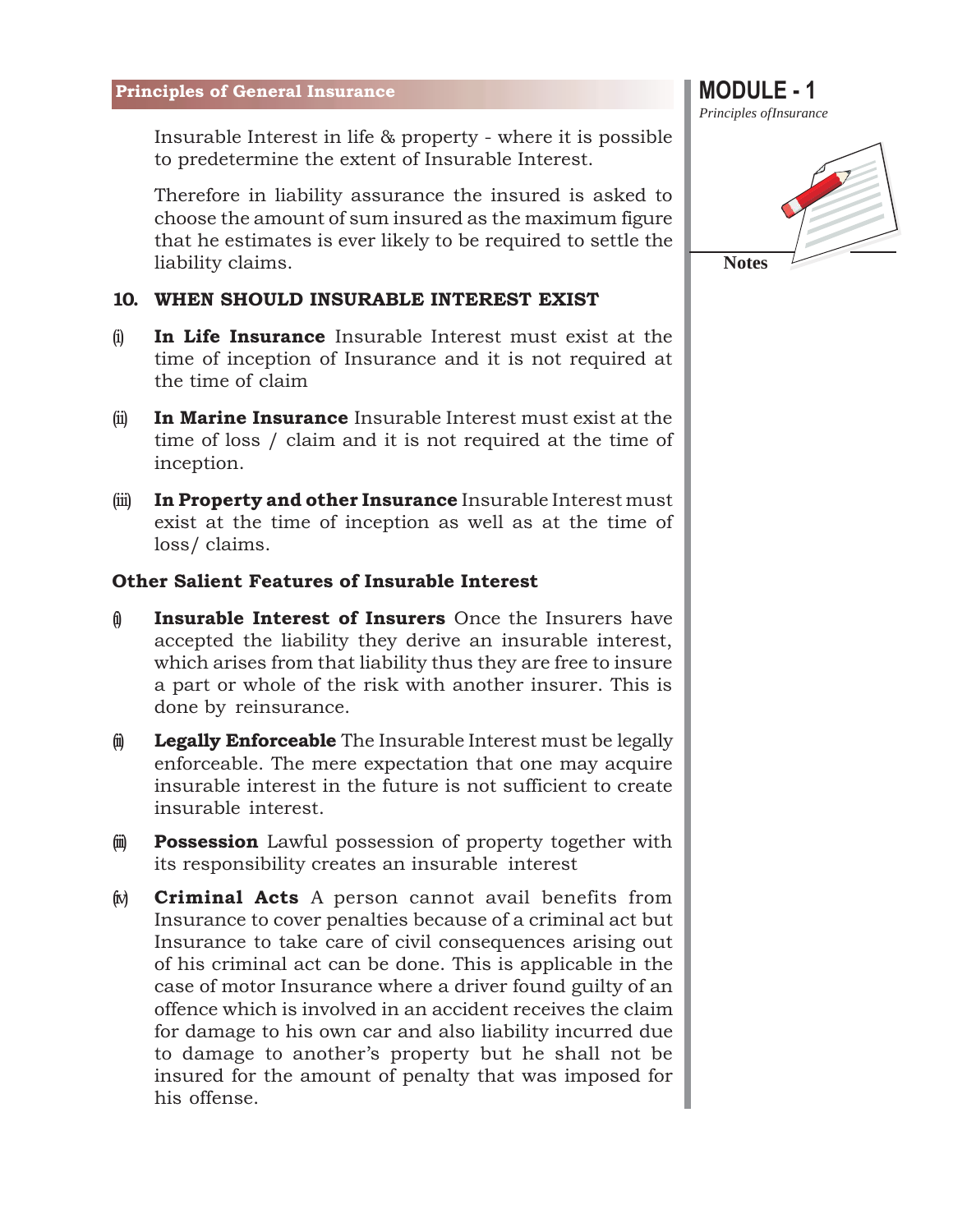

**Notes**

(v) **Financial Value** Insurable interest must be capable of financial evaluation. In the case of property and liability incurred it is easily evaluated but in life it is difficult to put a value on the life of a person or his spouse and this depends on the amount of premium the individual can bear. However in cases where lives of others is involved a value on life can be placed i.e. creditor can put a value on the life of debtor restricted to the extent of the loan.

Employers have an insurable interest in the lives of their employees because if the employee dies there will be cost on training of the replacement and in the case of death of a key employee there may be loss of income as well. The amount of insurable interest cannot be exactly determined but it should be reasonable and proportionally related with salary of an employee; contribution level of a key personal or equity contribution in case of partners.

Assignment of policies is possible but normally not without the permission of the Insurer because it can mean a change in the underwriting consideration as the new policyholder may not have the same insurable interest.

Fire and other Misc. policies are not freely assignable as the Insurer at the time of underwriting has satisfied himself about the Insureds attitude or treatment of the subject matter and its loss causing capability. This would however change in the case of an assignee and it is reasonable to give the insurer a chance to consider the credentials of the new proposer. **When the Insurer gives his consent to the assignment of the policy a new contract is in fact being entered into and this is called NOVATION.**

Marine cargo policies are however freely assignable without the knowledge or the consent of the Insurer the reason being that the ownership of the goods insured frequently change when the goods are still in transit and it is necessary that the benefit of the policy passes to the new owner.

In some cases only the proceeds of the policy are assigned. There is normally no objection to such assignments as the assured is still a party to the contract with the insurer and he has to continue to comply with all the terms and conditions of the policy with the only difference being that in event of a claim the insurer is directed to pay the amount to the Assignee.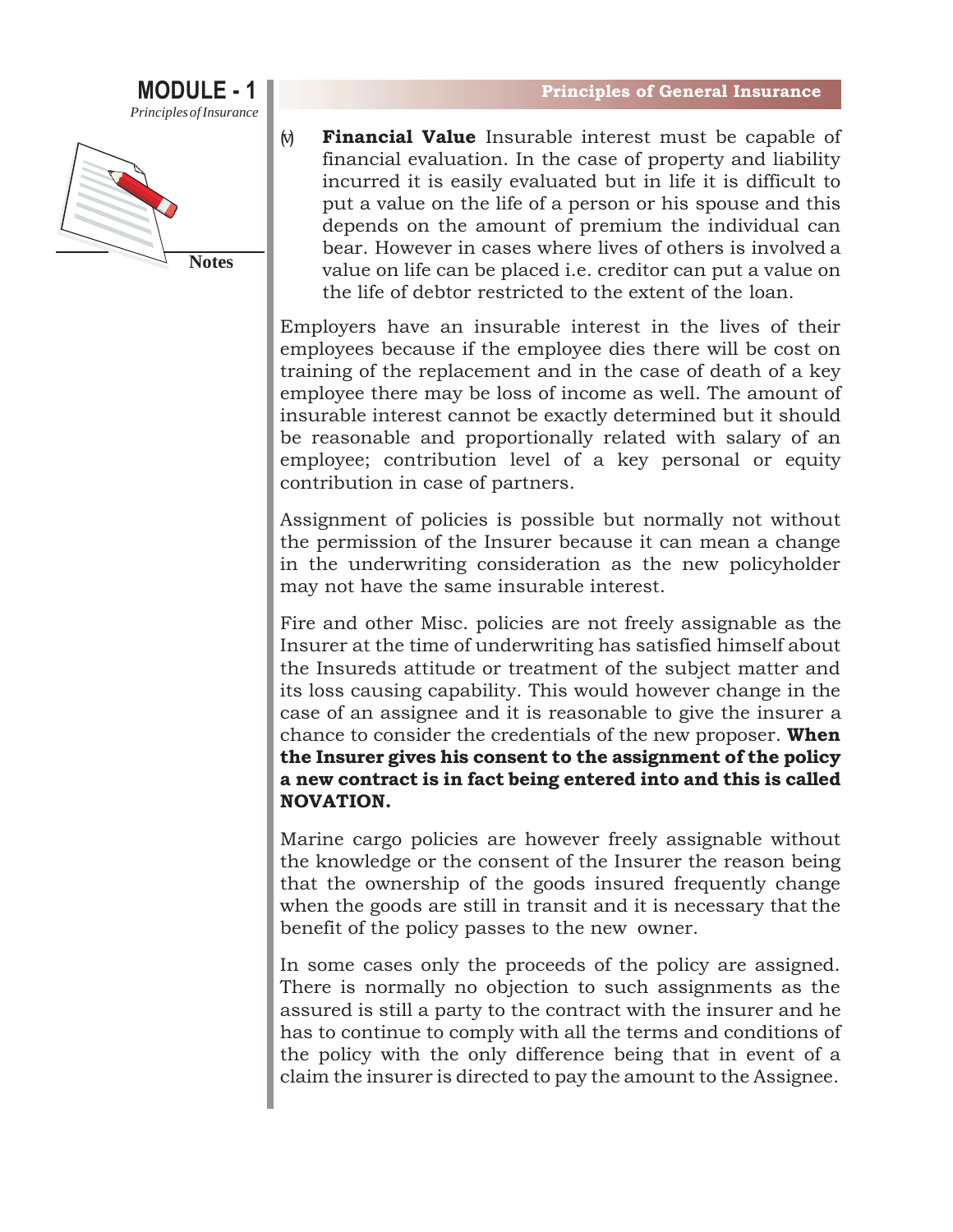Insurers protect themselves by taking a receipt from the person receiving the amount discharging the Insurer from any further liability. This condition arises often in motor claims when bills of repair are directly paid to the garage and not the owner of the vehicle. In these cases the garage owners obtain a letter of satisfaction from the owner and submit his bills to the Insurer directly for payment.

#### **INTEXT QUESTION 5.1**

- 1. Can you insure you house under residential building where you are storing fire works item without disclosing it to insurance company?
- 2. Can you take insurance policy of Red Fort situated at Delhi?

#### **11. PRINCIPLE OF INDEMNITY**

Indemnity according to the Cambridge International Dictionary is "Protection against possible damage or loss" and the Collins Thesaurus suggests the words "Guarantee", "Protection", "Security", "Compensation", "Restitution" and "Reimbursement" amongst others as suitable substitute for the word "Indemnity". The words protection, security, compensation etc. are all suited to the subject of Insurance but the dictionary meaning or the alternate words suggested do not convey the exact meaning of Indemnity as applicable in Insurance Contracts.

In Insurance the word indemnity is defined as **"financial compensation sufficient to place the insured in the same financial position after a loss as he enjoyed immediately before the loss occurred."**

Indemnity thus prevents the insured from recovering more than the amount of his pecuniary loss. It is undesirable that an insured should make a profit out of an event like a fire or a motor accident because if he was able to make a profit there might well be more fires and more vehicle accidents.

As in the case of Insurable Interest, the principle of indemnity also relies heavily on the financial evaluation of the loss but in the case of life and disablement it is not possible to be precise in terms of money.



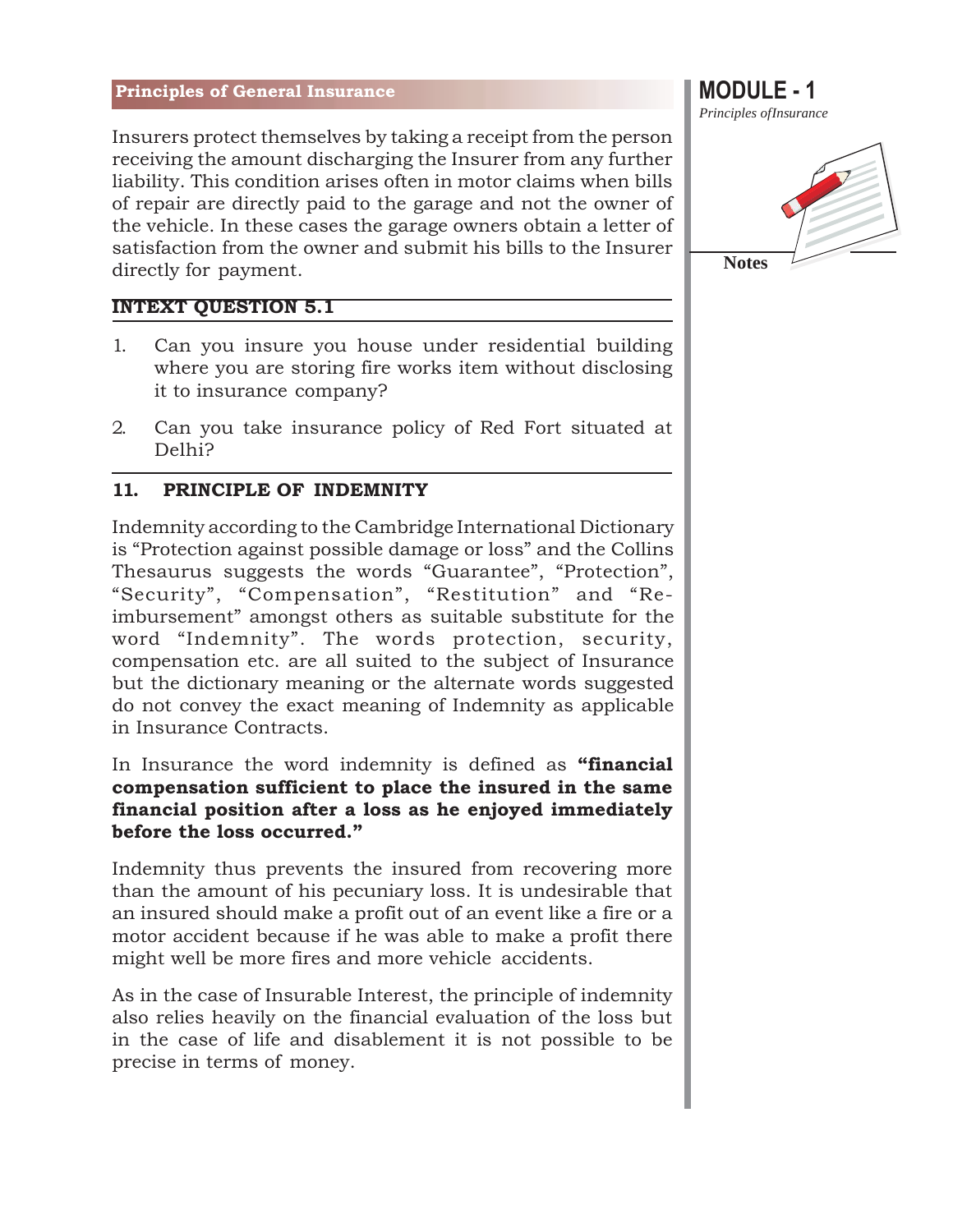



An Insurance may be for less than a complete indemnity but it may not be for more than it. To illustrate let us take the example of a person who insures his car for Rs.4 lacs and it meets with an accident and is a total loss. It is not certain that he will get Rs.4 lacs. He may have over valued the car or may be the prices of cars have fallen since the policy was taken. The Insurer will only pay an amount equal to the value of the car at the time of loss. If he finds that a car of the same make and model is available in the market for Rs.3 lac then he is not liable to pay more than this sum and payment of Rs.3 lacs will indemnify the Insured.

Similarly in the case of partial loss if some part of the car needs to be replaced the Insurer will not pay the full value of the new part. He shall assess how much the old part had run and after deduction of a proportionate sum he shall pay the balance amount. An insured is not entitled to new for old as otherwise he would be making a profit from the accident.

However there are two modern types of policy where there is a deviation from the application of this principle.

One is the agreed value policy where the insurer agrees at the outset that they will accept the value of the insured property stated in the policy (sum insured) as the true value and will indemnify the insured to this extent in case of total loss. Such policies are obtained on valuable pieces of Art, Curious, Jewellery, Antiques, Vintage cars etc.

The other type of policy where the principle of strict indemnity is not applied is the Reinstatement policy issued in Fire Insurance. Here the Insured is required to insure the property for its current replacement value and the Insurer agrees that in the event of a total loss he shall replace the damaged property with a new one or shall pay for the replacement in full.

Other than these there are Life and Personal Accident policies where no financial evaluation can be made. All other Insurance policies are subjected to the principle of strict Indemnity. In most policy documents the word indemnity may not be used but the courts will follows this principle in case of any dispute coming before them.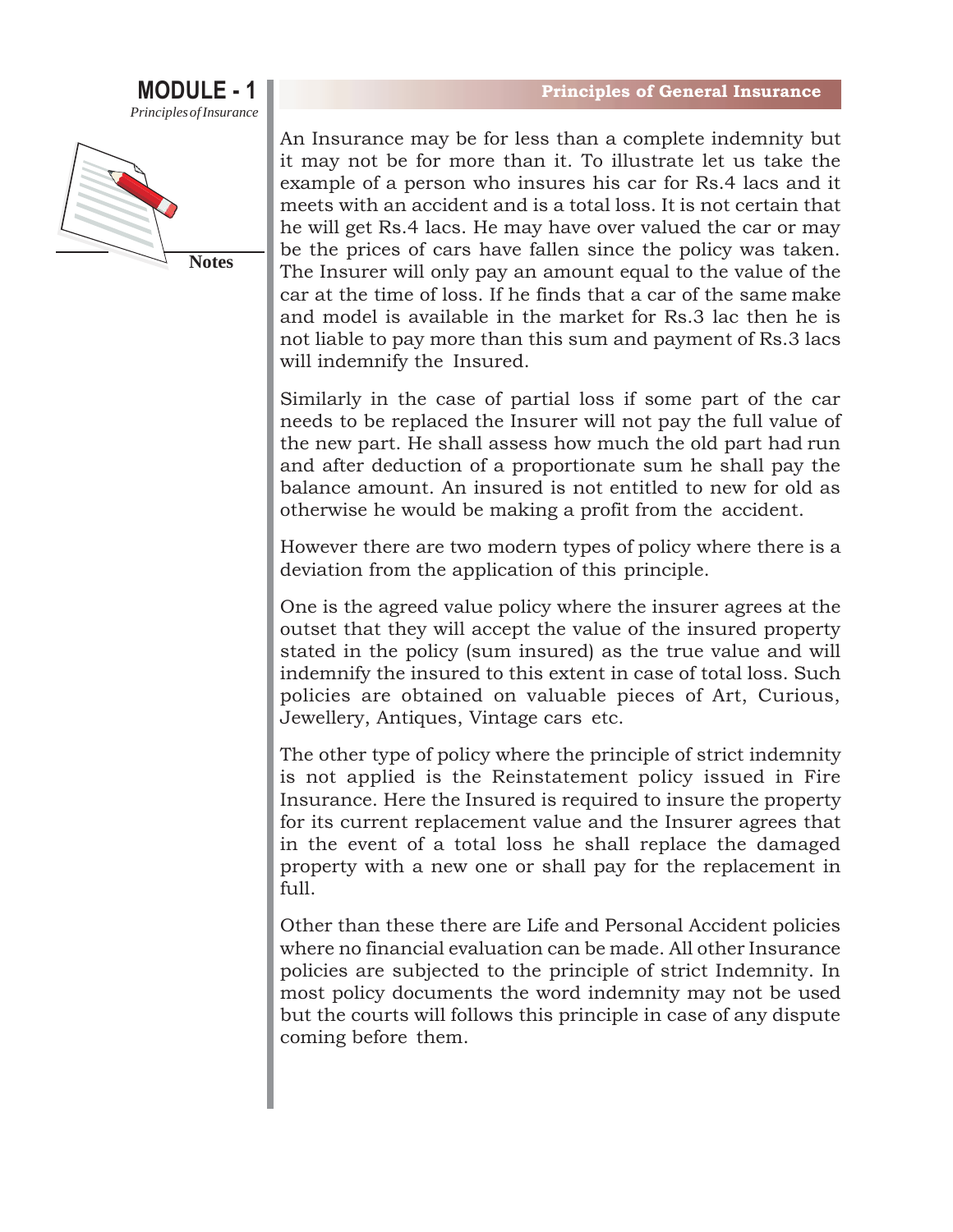### **5.11.1 HOW IS INDEMNITY PROVIDED?**

The Insurers normally provide indemnity in the following manner and the choice is entirely of the insurer

- 1) Cash Payment
- 2) Repairs
- 3) Replacement
- 4) Reinstatement

#### **1. Cash Payment**

In majority of the cases the claims will be settled by cash payment (through cheques) to the assured. In liability claims the cheques are made directly in the name of the third party thus avoiding the cumbersome process of the Insurer first paying the Insured and he in turn paying to the third party.

#### **2. Repair**

This is a method of Indemnity used frequently by insurer to settle claims. Motor Insurance is the best example of this where garages are authorized to carry out the repairs of damaged vehicles. In some countries Insurance companies even own garages and Insurance companies spend a lot on Research on motor repair to arrive at better methods of repair to bring down the costs.

#### **3. Replacement**

This method of Indemnity is normally not preferred by Insurance companies and is mostly used in glass Insurance where the insurers get the glass replaced by firms with whom they have arrangements and because of the volume of business they get considerable discounts. In some cases of Jewellery loss, this system is used specially when there is no agreement on the true value of the lost item.

#### **4. Reinstatement**

This method of Indemnity applies to Property Insurance where an insurer undertakes to restore the building or the machinery damaged substantially to the same condition as before the loss. Sometimes the policy specifically gives the right to the insurer to pay money instead of restoration of building or machinery.

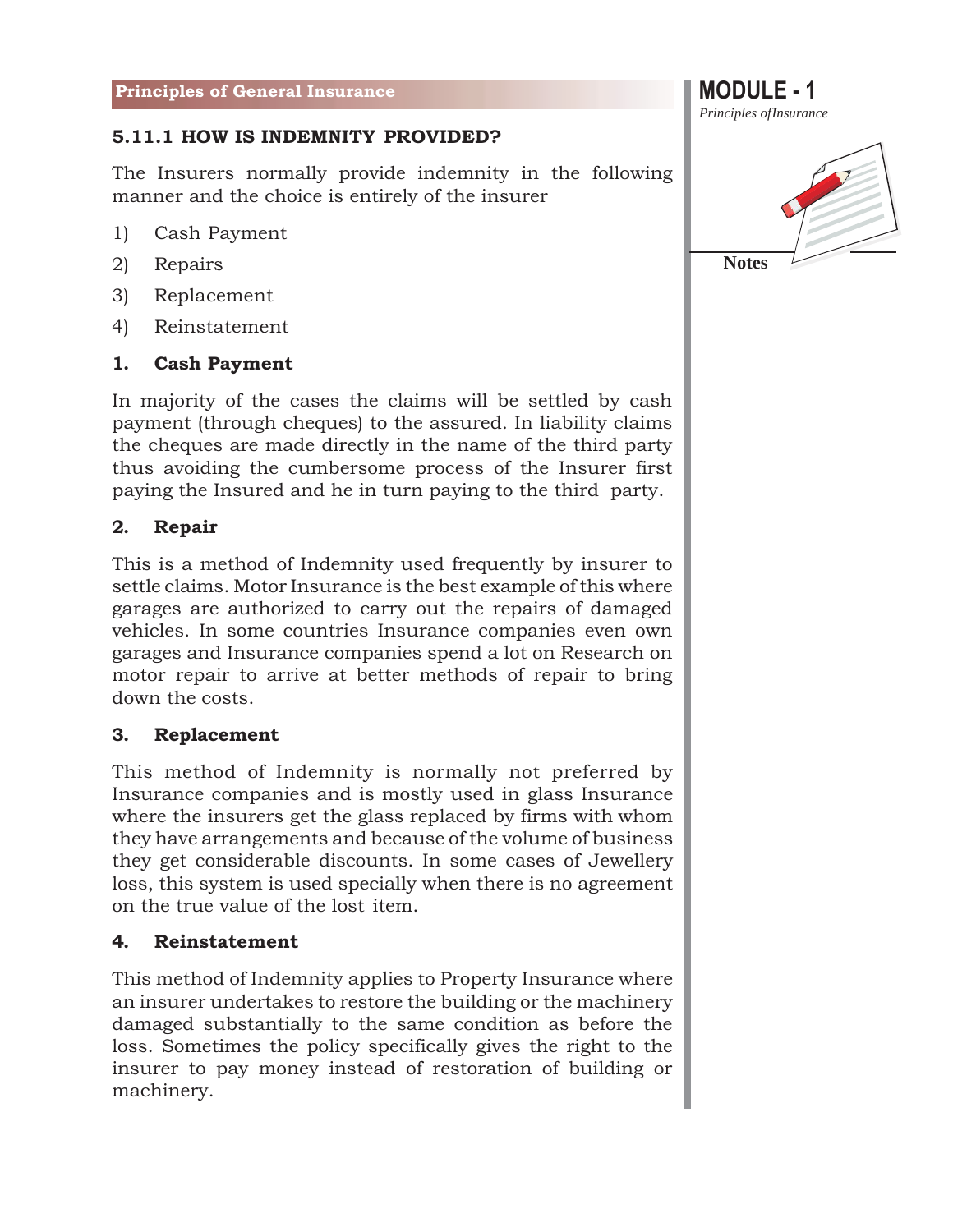



Reinstatement as a method of Indemnity is rarely used because of its inherent difficulties e.g., if the property after restoration fails to meet the specifications of the original in any material way or performance level then the Insurer will be liable to pay damages. Secondly, the expenditure involved in restoration may be much more than the sum Insured as once they have agreed to reinstate they have to do so irrespective of the cost.

#### **Limitations on Insurers Liability**

- 1. The **maximum** amount recoverable under any policy **is the sum insured,** which is mentioned on the policy. The amount is not the agreed value of the property (except in Valued policies) nor is it the amount, which will be paid automatically on occurrence of loss. What will be paid is the actual loss or sum insured whichever is less.
- 2. Property Insurance is subjected to the **Condition of Average.** The underlying principle behind this condition is that Insurers are the trustees of a pool of premiums from which they meet the losses of the few who suffer damage, so it is reasonable to conclude that every Insured should bring a proper contribution to the pool by way of premium. Therefore if an insured deliberately or otherwise underinsures his property thus making a lower contribution to the pool, he is not entitled to receive the full benefits.

The application of this principle makes the insured his own Insurer to the extent of under-insurance i.e. the pro-rata difference between the Actual Value and the sum insured. The amount of loss will be shared between the Insurer and the insured in the proportion of sum insured and the amount underinsured. The formula applicable for arriving at the amount to be paid by the Insurance Co. is

Claim = Loss X (Sum Insured / Market Value)

#### **Example**

Mr. Sudhir Kumar has insured his house for Rs.5 lacs and suffers a loss of Rs.1 lac due to fire. At the time of loss the surveyor finds that the actual market value of the house is Rs.10 lacs. In this case applying the above formula the claim will be as under: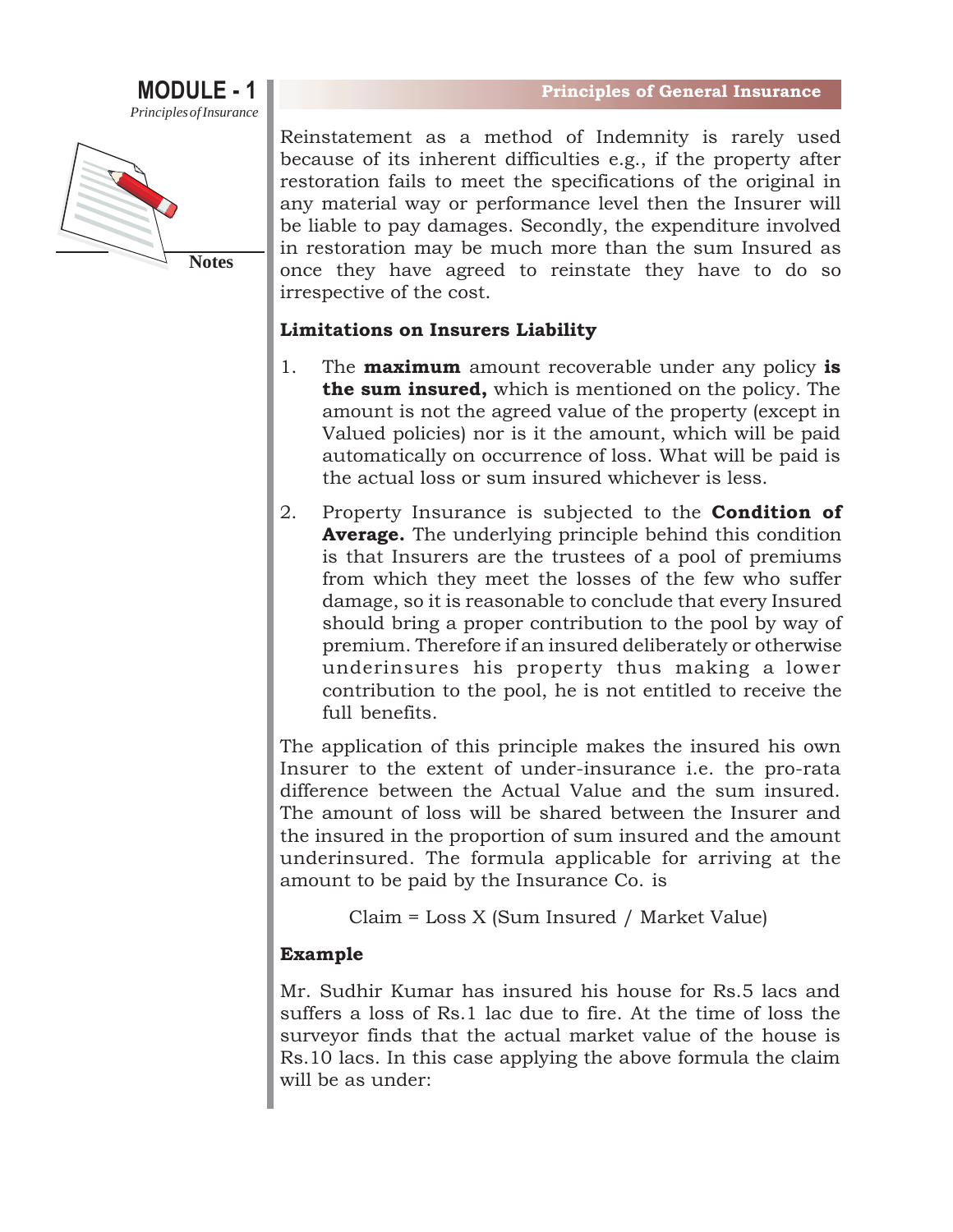Loss = 1 lac sum insured =  $5$  lacs Market Value = 10 lacs Therefore, 1 lac X 5 lacs / 10 lacs =  $50,000$ /- $Claim = Rs 50,000/-$ 

#### **12. COROLLARIES OF INDEMNITY**

There are two corollaries to the principle of Indemnity and these are Subrogation and Contribution.

#### **1. Subrogation**

It has already been established that the purpose of Indemnity is to ensure that the Insured does not make a profit or gain in any way as a consequence of an accident. He is placed in the same financial position, which he had occupied immediately before the loss occurred.

As an off shoot of the above it is also fair that the insurer having indemnified the insured for damage caused by another (A Third Party) should have the right to recover from that party the amount of damages or part of the amount he has paid as indemnity.

This right to recover damages usually lies with the bereaved or injured party but the law recognises that if another has already paid the bereaved or injured party then the person who has paid the compensation has the right to recover damages.

In case the insured after having received indemnity also recovers losses from another then he shall be in a position of gain which is not correct and this amount recovered from another shall be held in trust for the insurer who have already given indemnity. Subrogation may be defined as **the transfer of legal rights of the insured to recover, to the Insurer.**

#### **CASE STUDY -**

Why Subrogation is called a corollary of Indemnity and not treated as a separate basic Principle of Insurance can be traced to the judgement given in the case of Casletlan V Preston (1883) in U.K.

"That doctrine (Subrogation) does not arise upon any terms of the contract of Insurance, it is only the other proposition, which has been adopted for the purpose of carrying out the fundamental rule i.e. indemnity. Which I (Judge) have

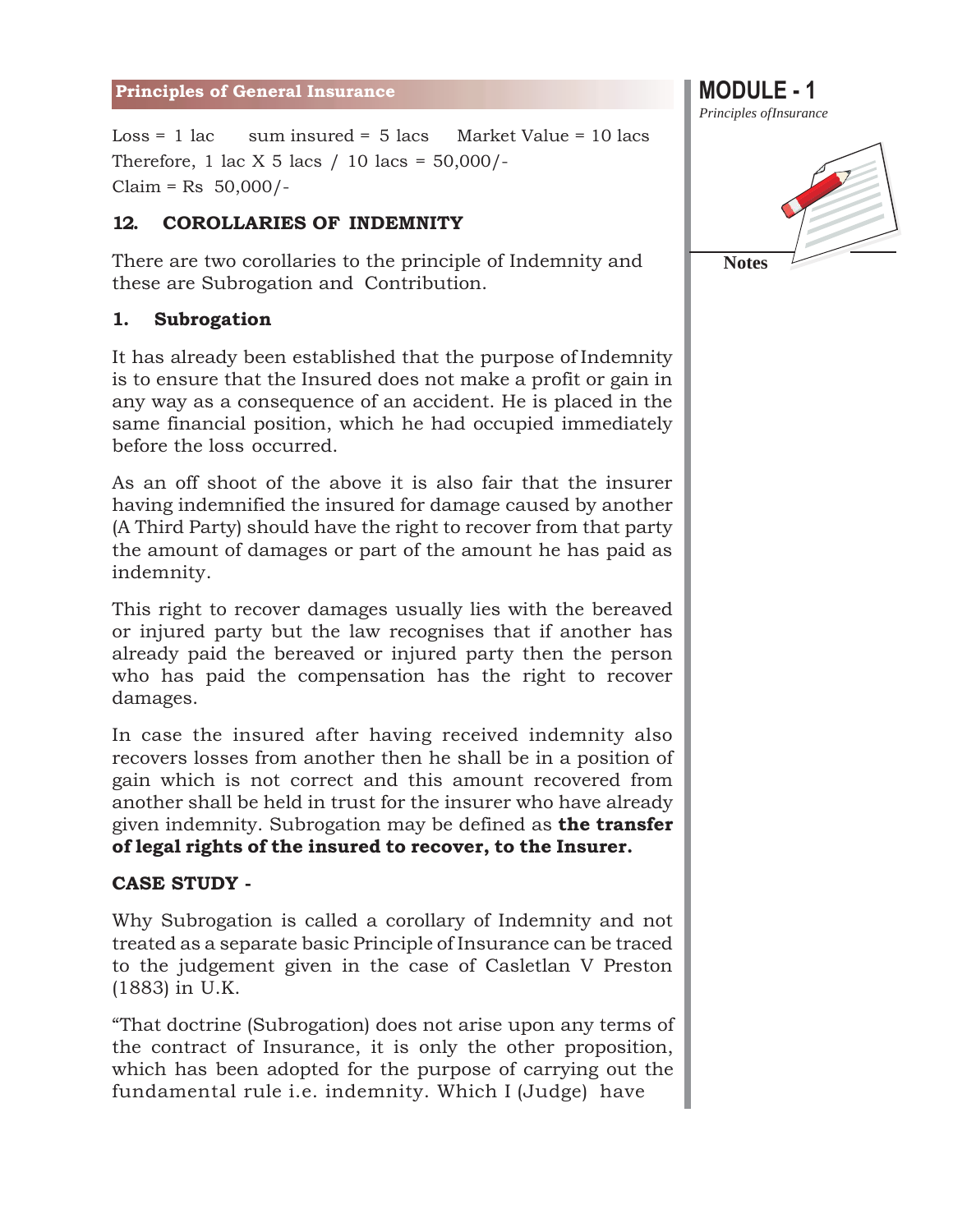



mentioned "it is a doctrine in favour of the underwriters or insurers, in order to prevent the insured from recovering more than a full indemnity; it has been adopted solely for that reason."

Subrogation does not apply to life and personal accidents as these are not contracts of Indemnity. In case death of a person is caused by the negligence of another than the legal heirs of the deceased can initiate proceedings to recover from the guilty party in addition to the policy proceeds.

If the insured is not allowed to make profit the insurer is also not allowed to make a profit and he can only recover to the extent he has indemnified the Insured.

#### **Subrogation – How?**

Subrogation can arise in 4 ways

- (i) Tort
- (ii) Contract
- (iii) Statute
- (iv) Subject matter of Insurance
- (i) **Tort:** When an insured has suffered a loss due to a negligent act of another then the Insurer having indemnified the loss is entitled to recover the amount of indemnity paid from the wrongdoer.

The Insured has a right in Tort to recover the damages from the individuals involved. The Insurers assume these rights and take action in the name of the insured and take his permission before starting legal proceedings.

Another reason for seeking permission of the insured is that the Insured may be having another claim which was not insured arising from the same incident which he may wish to include because the law allows one to sue a person only once for any single event.

- $\hat{\mathbf{u}}$  **Contract:** This can arise when a person has a contractual right to compensation regardless of a fault then the Insurer will assume the benefits of this right.
- (iii) **Statute:** Where the Act or Law permits, the insurer can recover the damages from Government agencies like the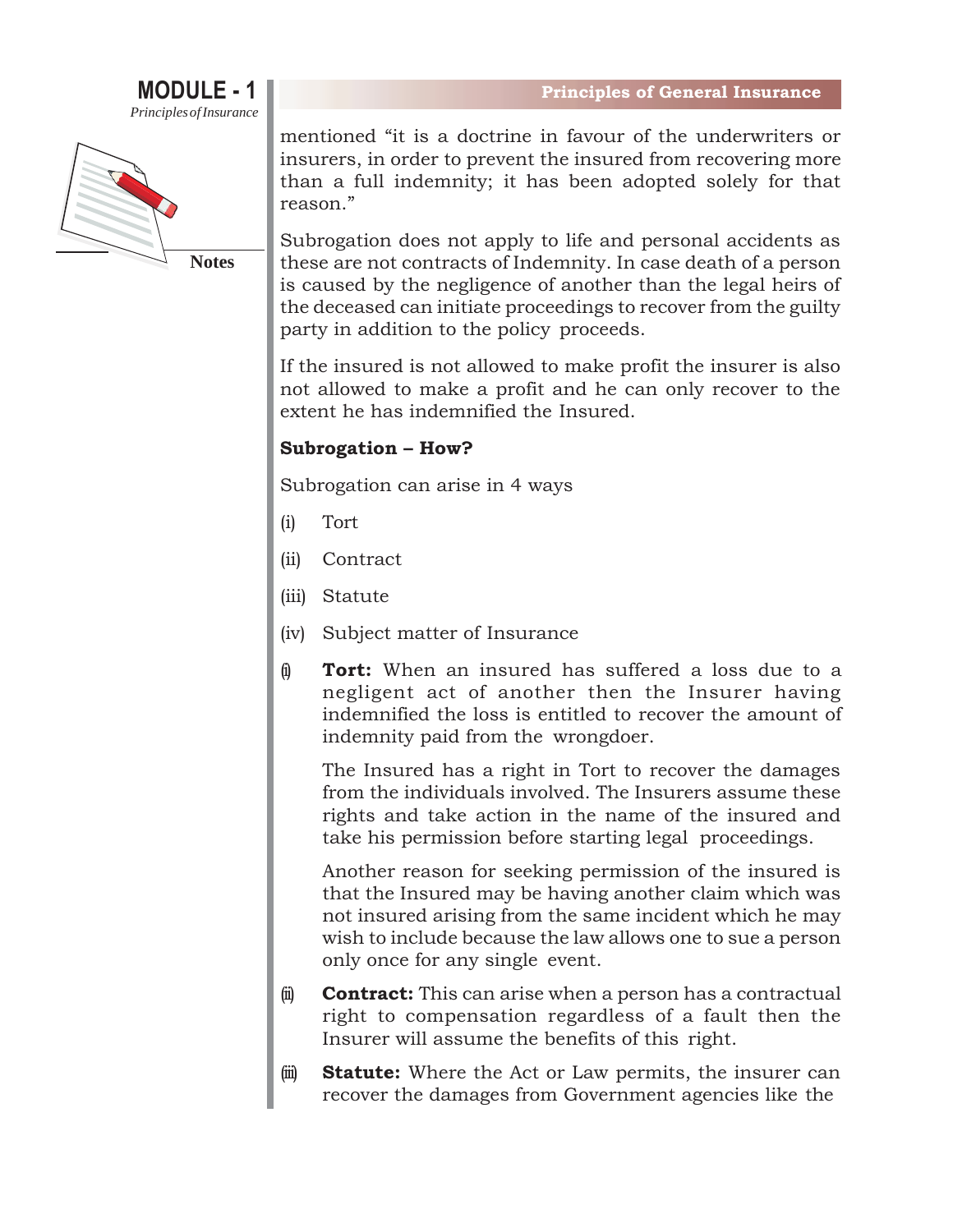Risk (Damage) Act 1886 (UK) gives the right to insurers to recover damages from the District Police Authorities in respect of the property damaged in Riots which has been indemnified by them.

(iv) **Subject Matter of Insurance:** When the Insured has been indemnified and the property treated as lost he cannot claim salvage as this would give him more than indemnity. Therefore when Insurers sell the salvage as in the case of damaged cars it can be said that they are exercising their right of subrogation.

#### **Subrogation – When?**

According to common law the right of subrogation arises once the Insurers have admitted the claim and paid it. This can create problems for the Insurers as delay in taking action could at times hamper their chance of recovering the damages from the wrongdoer or it could be adversely effected due to any action taken by the Insured. To safeguard their rights and to ensure that they are in control of the situation from the beginning Insurers place a condition in the policy giving themselves subrogation rights before the claim is paid. The limitation is that they cannot recover from the third party unless they have indemnified the insured but this express condition allows the insurer to hold the third party liable pending indemnity being granted.

Many individuals having received indemnity from the Insurer lose interest in pursuing the recovery rights they may have. Subrogation ensures that the negligent do not get away scot free because there is Insurance. The rights which subrogation gives to the Insurers are the rights of the Insured and it places certain obligations on the Insured to assist the Insurers in enforcing their claims and not to do anything which would harm the Insurers chances to recover losses.

#### **2. Contribution**

Contribution is the second corollary of Indemnity.

An individual may have more than one policy on the same property and in case there was a loss and he were to claim from all the Insurers then he would be obviously making a profit out of the loss which is against the principle of Indemnity. To prevent such a situation the principle of contribution has been evolved under common law.



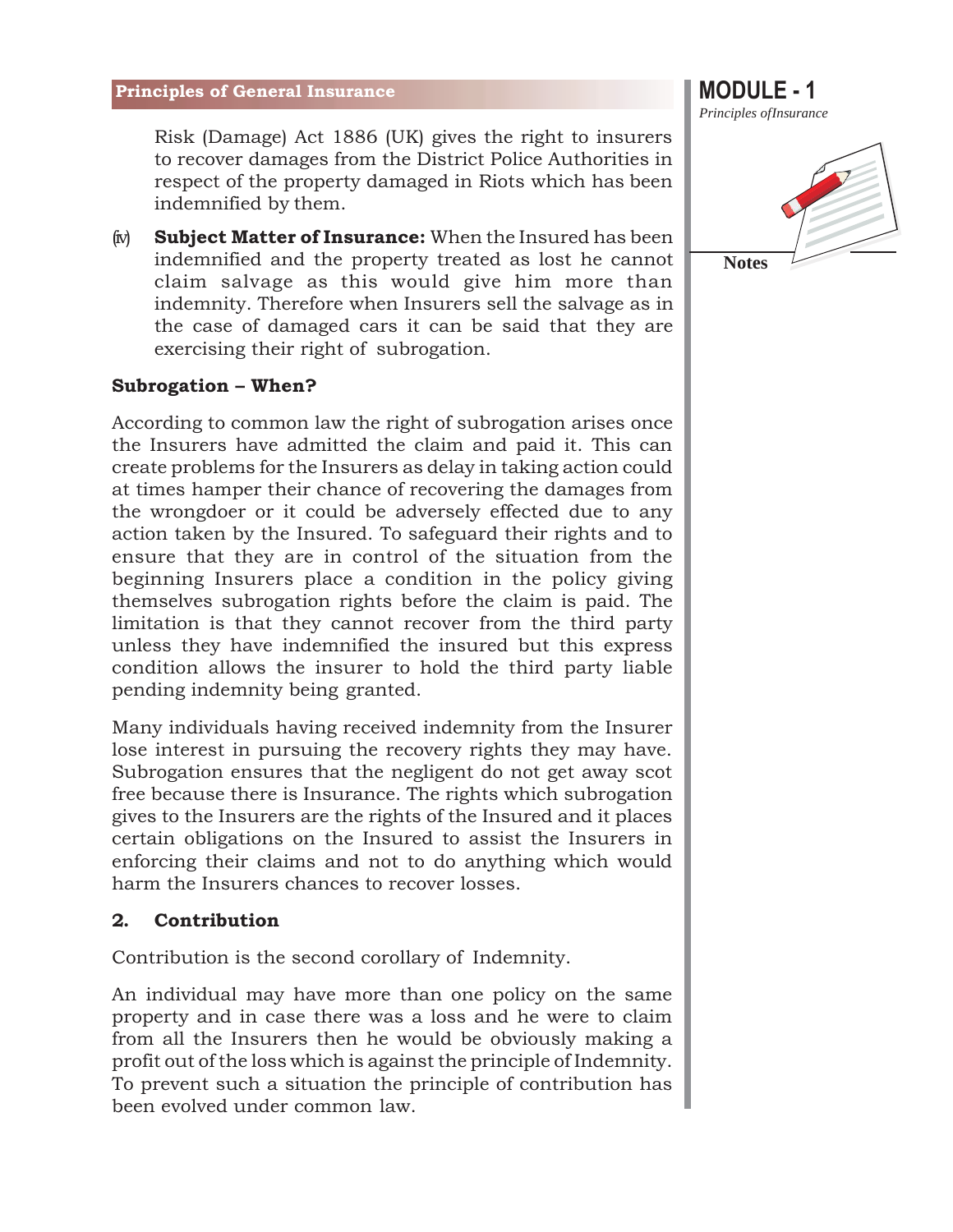



Contribution may be defined as the "**right of Insurers who have paid a loss to recover a proportionate amount from other Insurers who are also liable for the same loss".** The common law allows the insured to recover his full loss within the sum insured from any of the insurers.

Condition of Contribution will only arise if all the following conditions are met:

- 1) Two or more policies of Indemnity should exist
- 2) The policies must cover a common interest
- 3) The policies must cover a common peril which is the cause of loss
- 4) The policies must cover a common subject matter
- 5) The policies must be in operation at the time of loss

It is not necessary that the policies be identical to one another. What is important is that there should be an overlap between policies, i.e. the subject matter should be common and the peril causing loss should be common & covered by both.

As said earlier common law gives the right to the insured to recover the loss from any one insurer who will than have to effect proportionate recoveries from other insurers, who were also liable to pay the loss. To avoid this the Insurers modify the common law condition of contribution by inserting a clause in the policy that in the event of a loss they shall be liable to pay only their "Rate-able proportion" of the loss. It means that they will pay only their share and if the Insured wants full indemnity he should lodge a claim with the other Insurers also.

#### **Rateable Proportion**

The accepted way to interpret the term Rate-able Proportion is exhibited. First being that the Insurers should pay in the proportion to the sum insured for example

| Sum Insured Policy A | $= 10,000/-$ |
|----------------------|--------------|
| Sum Insured Policy B | $= 20,000/-$ |
| Sum Insured Policy C | $= 30,000/-$ |
| Total                | $= 60,000/-$ |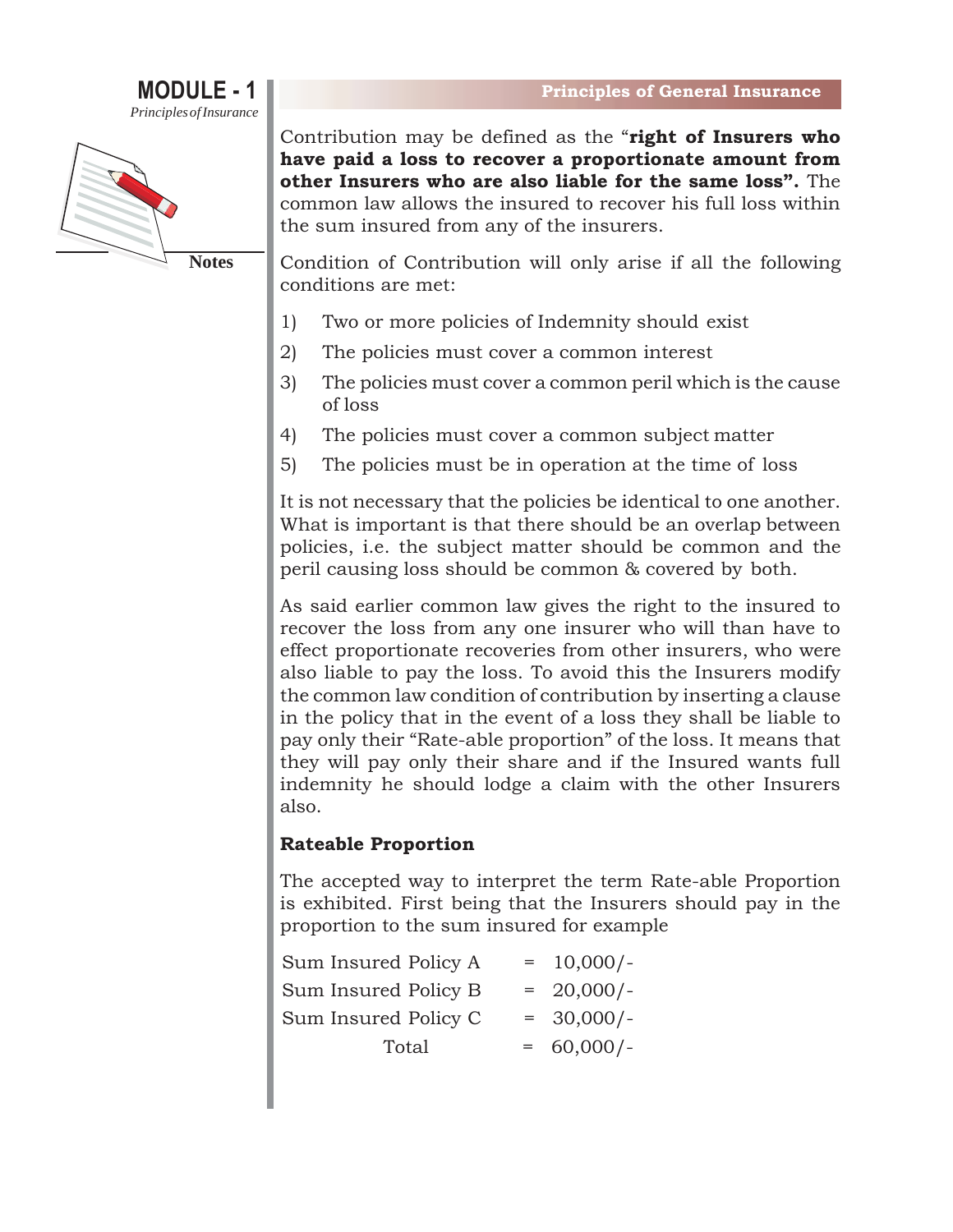In case of a claim of Rs.6000/- the three insurers would be liable to pay in the proportion 1:2:3 i.e. 'A' pays Rs.1000/- 'B' pays Rs.2000/- and 'C' pays Rs.3000/-.

However, the draw back of this simplistic method is that the terms and conditions of the policies may be different and it would not be prudent to ignore these terms and conditions. For example, the condition of average may apply to one or more policies or there may be an excess clause in one policy which may effect their share of contribution to the loss. It would therefore be correct to assess the loss as per the terms and conditions of the individual policy and pay the claims accordingly. If by following this method the total sum of the liability of the Insurers is more than the claim amount then the Insurers shall pay in proportion to the amount of liability of each.

#### **13. PROXIMATE CAUSE**

There are three types of perils related to a claim under an Insurance policy

- (1) **Insured Perils:** These are the perils mentioned in the policy as being insured e.g. Fire, lightening, storm etc. in the case of a fire policy
- (2) **Excepted Perils:** These are the perils mentioned in the policy as being excepted perils **or excluded perils** e.g. Riot strike, flood etc. which may have been excluded and discount in premium availed.
- (3) **Uninsured Perils:** Those not mentioned in the policy at all either in Insured or excepted perils e.g. snow, smoke or water as perils may not be mentioned in the policy.

Insurers are liable to pay claims arising out of losses caused by Insured Perils and not those losses caused by excepted or Uninsured perils.

**Example:** If stocks are burnt then the cause of loss is fire which is an Insured Peril under a fire policy and claim is payable. If the stocks are stolen the loss would not be payable as Burglary is not an Insured peril covered in fire policy Burglary policy is needed to take care of 'theft'.

It is therefore important to identify the cause of loss and to see if it is an Insured peril or not before admitting a claim.



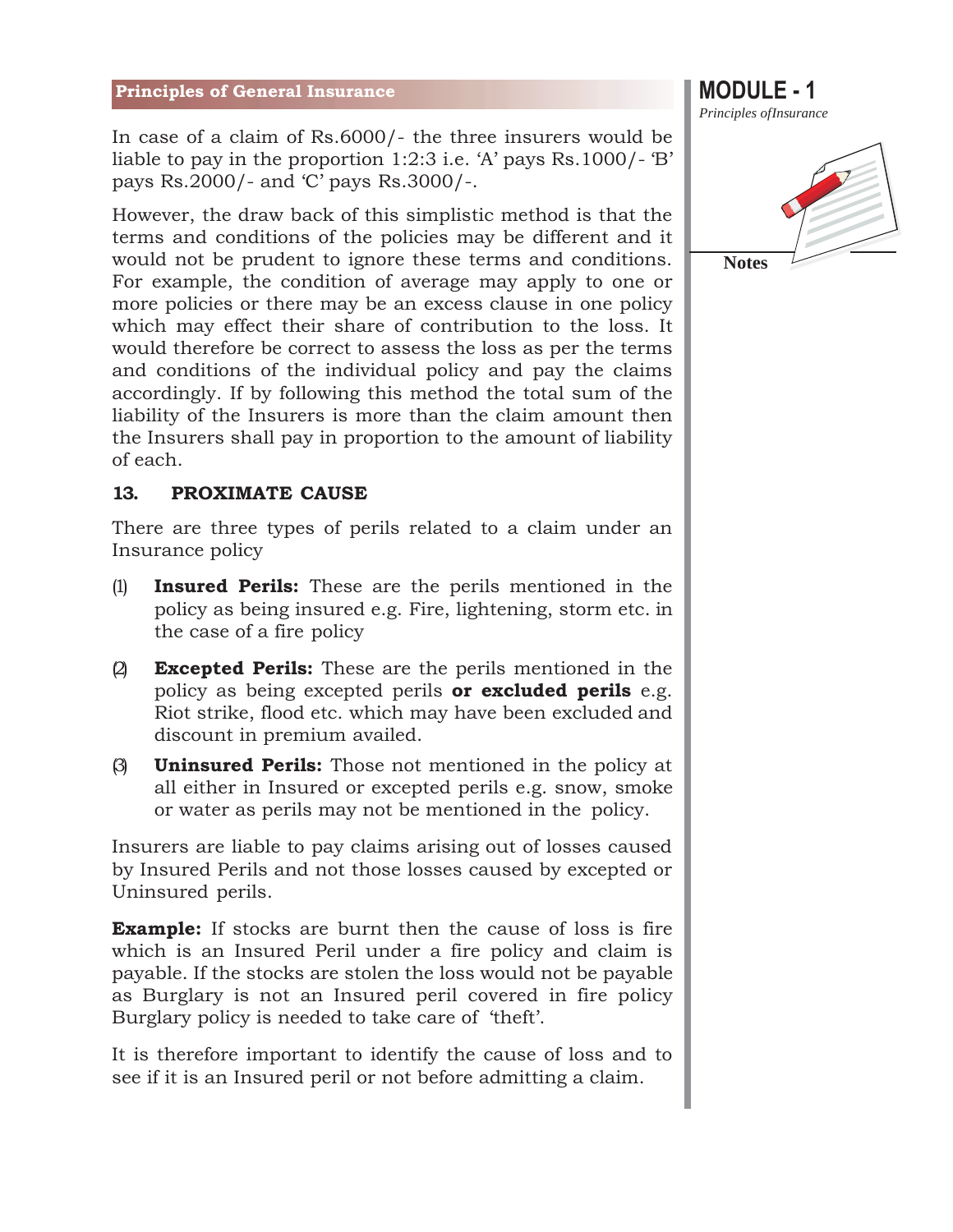#### **MODULE - 1** *PrinciplesofInsurance*



#### **Need to Identify Proximate Cause**

If the loss is brought about by only one event then there is no problem in settlement of liability but more often than not the loss is a result of two or more causes acting together or in tandem i.e. one after another. In such cases it is necessary to choose the most important, most effective and the most powerful cause which has brought about the loss. This cause is termed the Proximate Cause and all other causes being considered as "remote". The proximate cause has to be an insured peril for the claim to be payable.

The following illustration may help in distinguishing between the proximate cause and the remote cause.

- I. "A person was injured in an accident and was unable to walk and while lying on the ground he contracted a cold which developed into pneumonia and died as result of this. The court ruled that the proximate cause of death was the accident and Pneumonia (which was not covered) was a remote cause and hence claim was payable under the Personal Accident Policy."
- II. "A person injured in an accident was taken to a hospital where he contracted an infection and died as a result of this infection. Here the court ruled that infection was the proximate cause of death and the accident was a remote cause and hence no claim was payable under the Personal Accident Policy.

#### **The Meaning of Proximate Cause**

The doctrine of proximate cause is based on the principle of cause and effect, which states that having proved the effect and traced the cause it is not necessary to go any further i.e. cause of cause. The law provided the rule "Cause Proxmia non Remote spectator". The **immediate cause and not the remote one** should be taken into consideration.

Therefore the **proximate cause should be the immediate cause. Immediate does not mean the nearest to the loss in point of time but the one most effective or efficient.** Thus if there are a number of causes and the proximate cause has to be chosen the choice should be of **the most predominant and efficient cause i.e. the cause which effectively caused the result.**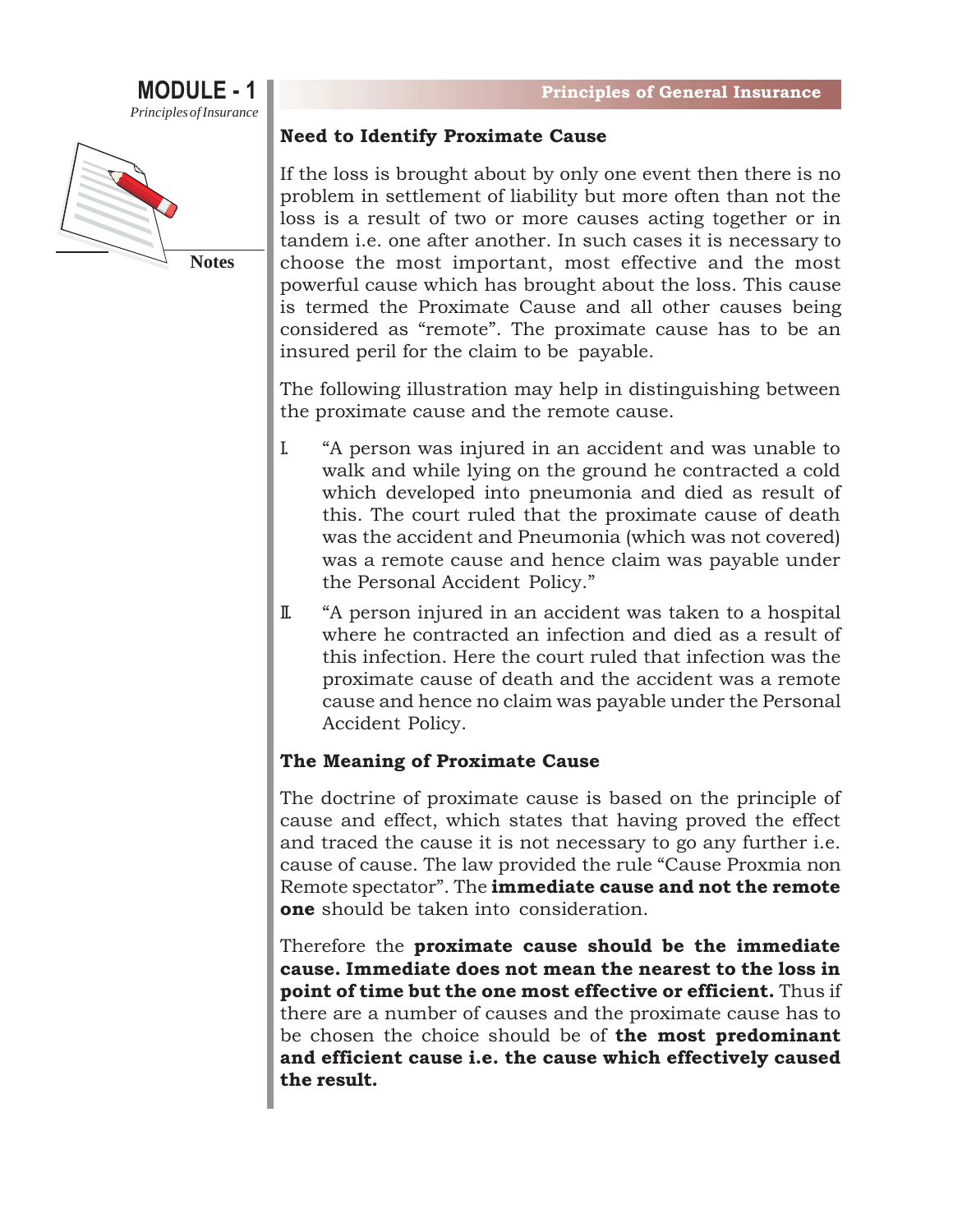Proximate cause has been defined as **"The active efficient cause that sets in motion a train of events which bring about a result without the intervention of any force started and working actively from a new and independent source".**  (This definition comes from the ruling given in the case Pawsey v/s Scottish Union and National Insurance Co. (1907).

It is important to note that in **Insurance Proximate has got nothing to do with time even** though the Dictionary defines Proximity as 'The state of being near in time or space' (period or physical) and the Thesaurus given the alternate words as "adjacency of" "closeness", "nearness" "vicinity" etc. **But in Insurance Proximate cause is that which is Proximate in efficiency. It is not the latest but the direct, dominant, operative and efficient cause.**

Losses can occur in the following manners:

- i. Loss due to a single cause.
- ii. A series or chain of events one following and resulting from the other causing the loss
- iii. A series or chain of events which is broken by a new event independently from a different source causing the loss – Broken sequence and
- iv. A contribution of two or more events occurring simultaneously and resulting in loss
	- 1) In the case of a single cause being the cause of loss then if that peril is covered the claim is payable and if not covered claim is not payable.
	- 2) Loss due to a series or chain of events. This can be illustrated by the following example event.
	- a) A driver of a car meets with an accident
	- b) As a result of the accident he suffers from concussion (shock)
	- c) Because of the concussion he strayed around not aware where he was going
	- d) While straying he fell into a stream
	- e) He died of drowning in the stream

It is clear that the above is a chain of events one leading to the other. The proximate cause would be accident

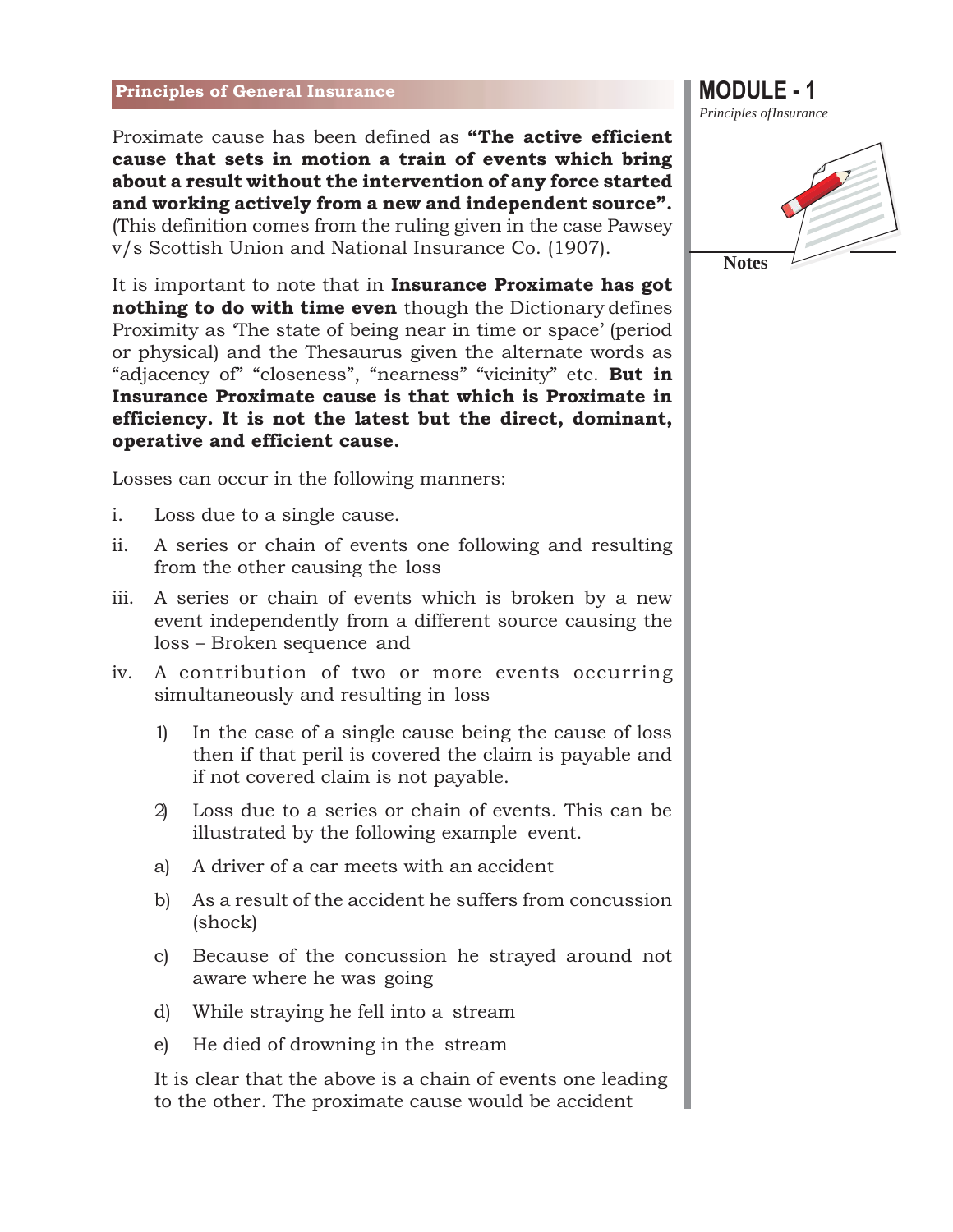### **MODULE - 1** *PrinciplesofInsurance*



(covered under PA Policy) which resulted in concussion (Disease – not covered) and hence the claim would be payable.

Irrespective of the fact that subsequent causes are covered or not if it is established that the event starting the chain is a covered peril then claim is payable.

However if reverse were the case and the chain was started by an excepted or excluded peril then the claim would not be payable.

For e.g. A person suffers a stroke and falls down the steps resulting in his death. He will not be entitled to any claim under his personal accident policy as the chain was started by a stroke which is an excepted peril.

3. In case of the Broken sequence or Interrupted chain of events if the chain of events is started by an Insured peril but interrupted by an excepted or excluded peril then the claim is paid after deducting the damage caused by the excluded peril. For example, the burglars enter the house and leave the gas stove on leading to a fire and the house is damaged in the fire. The "burglary Insurance" will only pay for the loss due to theft but exclude loss due to fire, which is accepted peril under the burglary policy.

In case the sequence of events started by an excluded peril is broken by an Insured peril, as a new and independent cause then there is a valid claim for even the damage caused by exempted peril. The burglars enter the house and after carrying out thefts put the house on fire. The fire policy will pay for the damages due to theft as well (which is an excluded peril).

4. In the case of loss due to concurrent causes or two or more causes occurring simultaneously then all the causes will have to be Insured perils only then the claim would be payable but even if one of the causes is an excluded peril the claim will not be payable.

**Example:** A house collapses due to an earthquake, which results in fire. Under the fire policy earthquake is not a covered risk, hence the claim will not be payable.

To really understand the complexities of Proximate cause and its proper identification one must go through the case studies and a few are being given hereunder.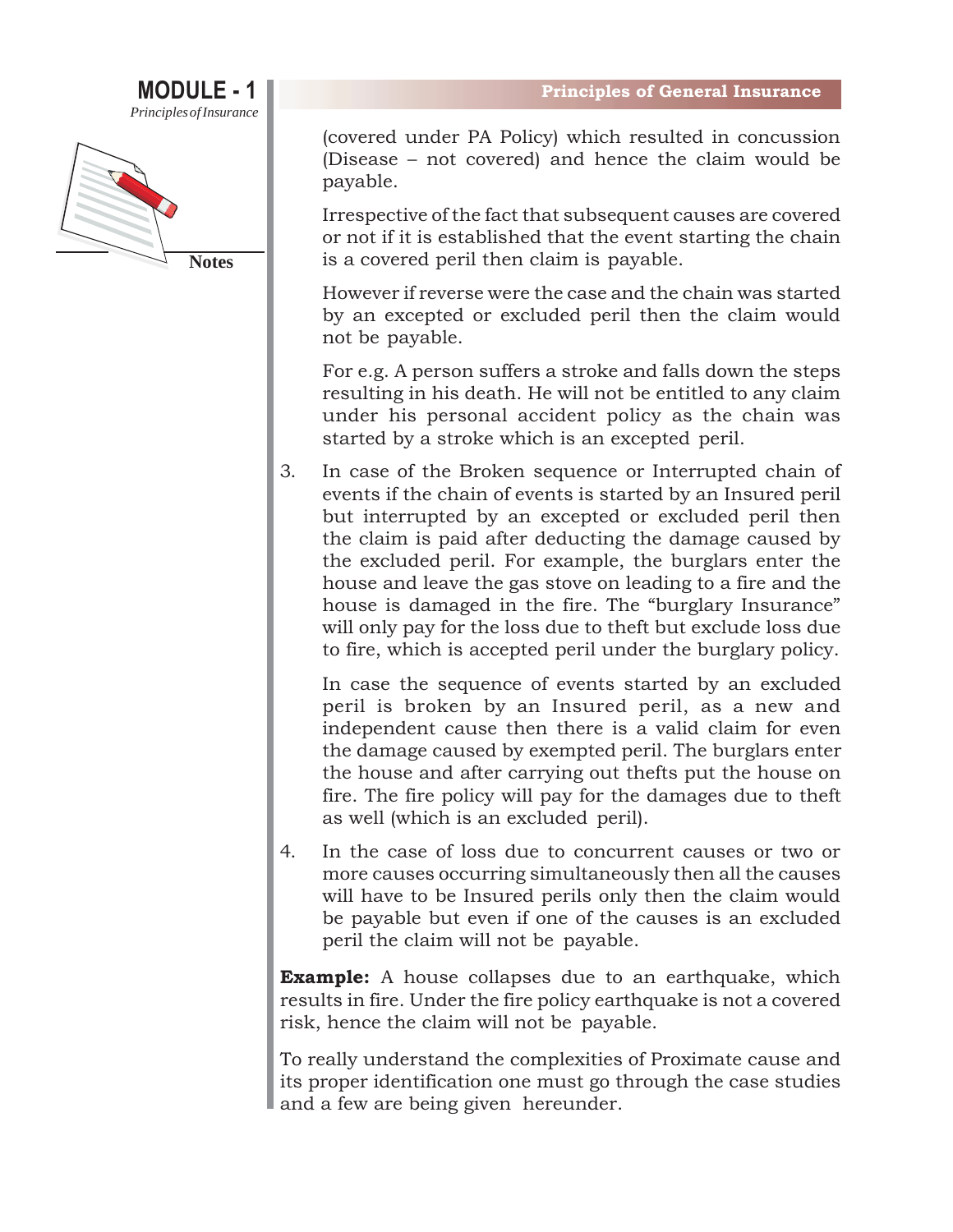#### **Case Studies:**

#### **Example I**

An army officer insured under a personal accident policy, which excluded accident directly or indirectly due to war during war time went to the railway line to inspect the sentries. While on the visit he was hit by a train and he died as a result of the accident. It was ruled that the policy did not cover as he was there on the line because of the war and the policy did not cover accident due to war.

#### **Example II**

A surveyor on surveying a factory damaged in a fire came to the conclusion after detailed investigation that the fire was caused by negligence as well as defective design and both these causes worked together to cause the damage. While the Insurance policy covered negligence it did not cover Defective Design and hence claim was denied.

#### **Example III**

In an incident where stocks of potatoes kept in a cold storage got damaged due to leakage of ammonia gas. The stock was insured against contamination / Deterioration / putrefaction due to rise in temperature in the refrigeration chamber caused by any loss or damage due to an accident. The Insurance company did not pay the claim saying that the leakage of gas was not accidental and hence the risk was not covered. The aggrieved approached the consumer forum which held that the leakage of gas was not foreseen or premeditated or anticipated and loosening of the nuts and bolts of the flanges. The consequential escape of gas was within the meaning of the word accident and hence ordered the Insurance Co. to pay the claim.

#### **14. SUMMARY**

Basically the principle of indemnity and their corollaries and proximate cause has been formulated so that any person does not make profit out of the insurance transaction. The basic purpose of insurance is that the insured is put in same financial position as he was before the loss.

*Principles ofInsurance* **Notes**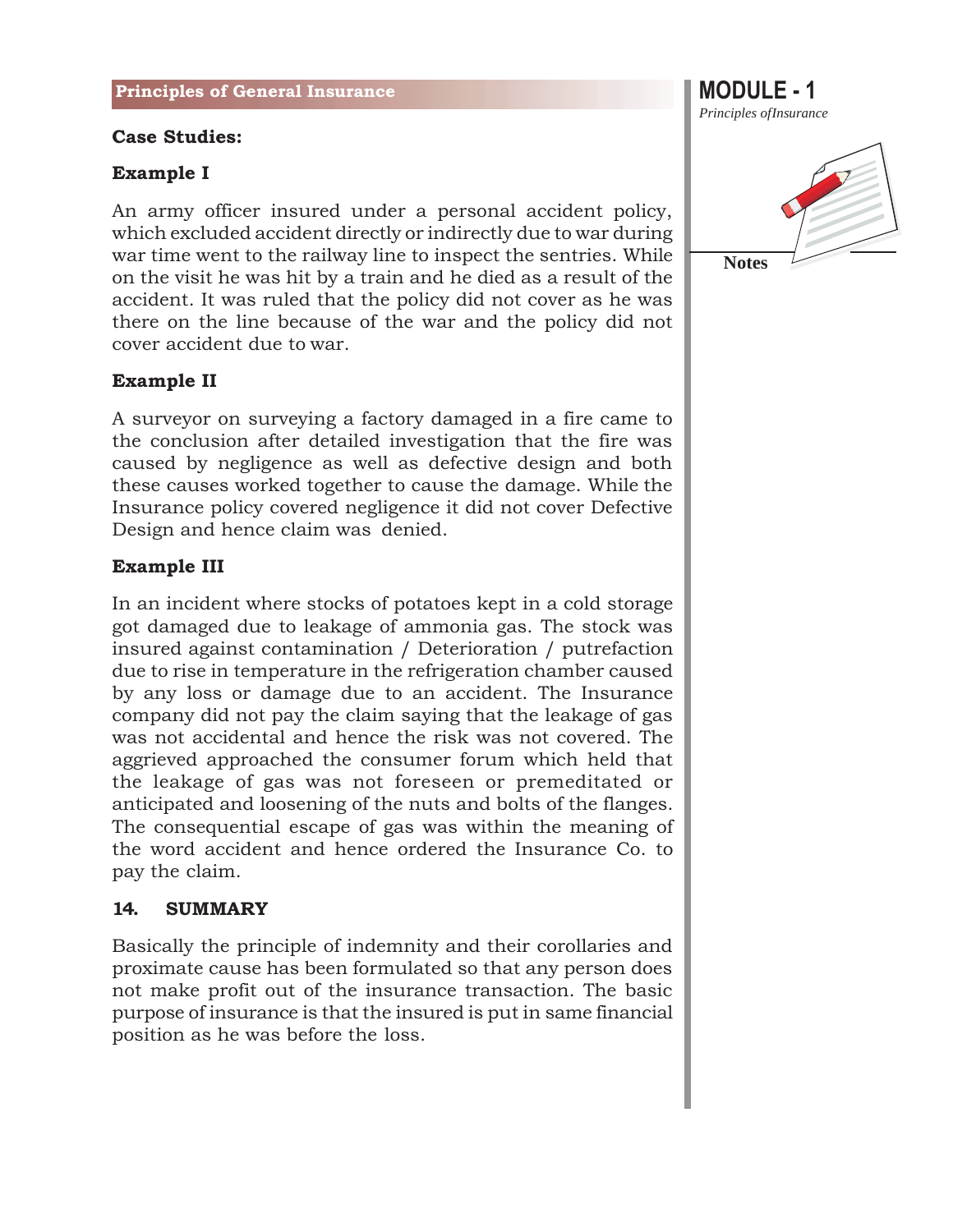# **MODULE - 1**

*PrinciplesofInsurance*



#### **15. TERMINAL QUESTIONS**

- 1. Explain the relationship between the doctrine of indemnity and the principle of insurable interest.
- 2. How does the principle of subrogation suplement the doctrine of indemnity?
- 3. Explain the presence of insurable interest in various general insurance contracts.

#### **16. OBJECTIVE TYPE QUESTIONS**

- 1. When there is a fraudulent non disclosure of material facts the insurance contracts becomes:
	- a. voidable b. illegal
	- c. unenforceable d. Void
- 2. The legal right to insure means
	- a. Competence to enter into contract
	- b. Insurable interest
	- c. Utmost good faith
	- d. Consideration
- 3. The principle of indemnity is applied in practice through
	- a. Franchise deduction b. Deduction & depreciation
	- c. Extra premium d. Excess clause deduction
- 4. Methods of providing indemnity are
	- a. cash payment b. repair
	- c. Replacement d. All
- 5. Statement A: The proposer need not to disclose facts which considers as not material

Statement B: Facts which are common knowledge which the insurer is expected to need not be disclosed.

- a. Only A is true b. Only B is true
- c. Both are true d. Neither of two